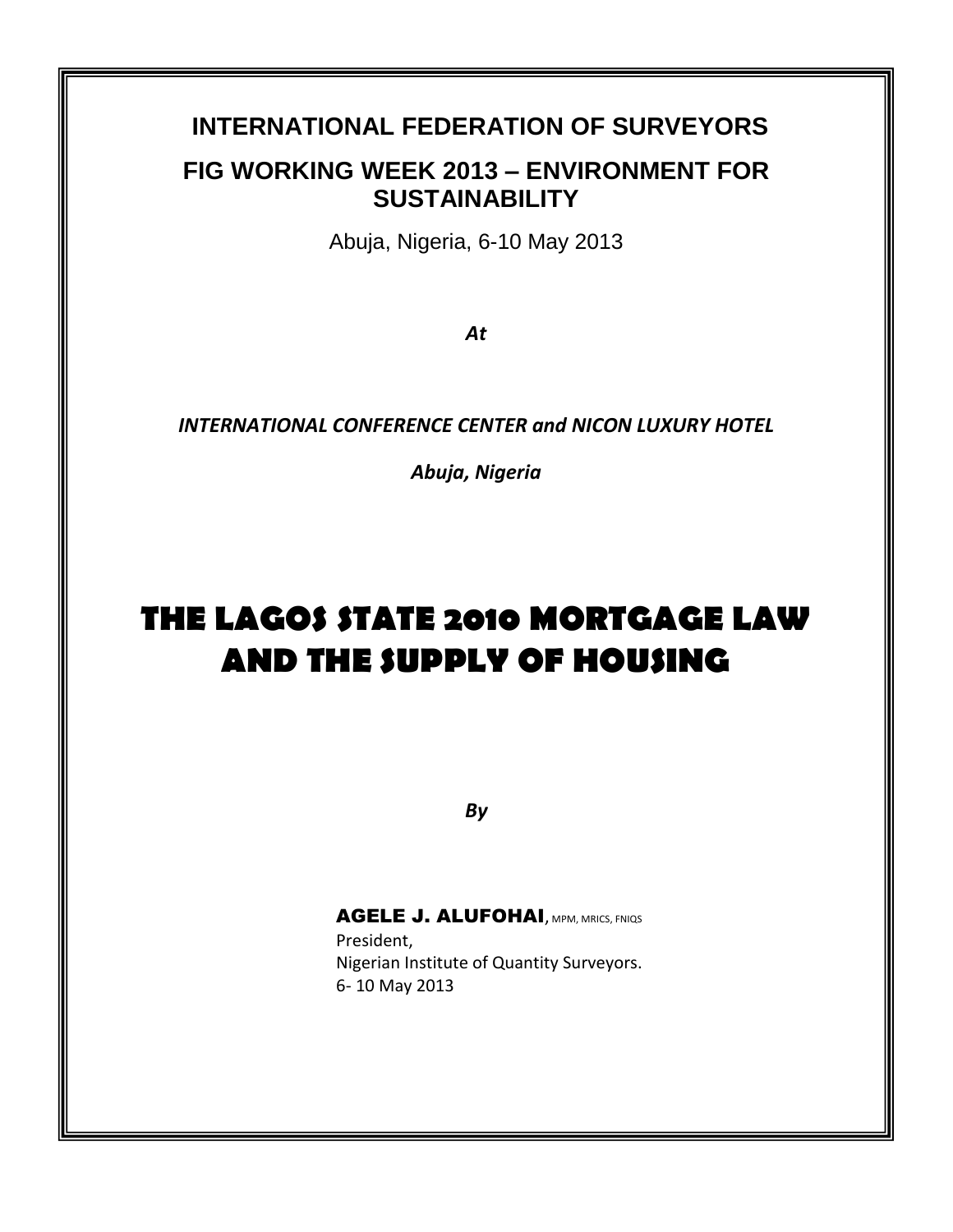### **INTRODUCTION**

It has been estimated that Nigeria requires about 17.5 million units of housing to close the existing gap between the demand and availability of residential dwellings. Nowhere is the problem more acute than Nigeria"s commercial capital Lagos which has a population of close to 20 million. As with elsewhere in Nigeria, a major factor responsible for the weak supply of housing in Lagos is the near absence of long term mortgage financing. Government interventions at the Federal and State levels in Nigeria to boost the supply of housing has been grossly inefficient, often promoting access to real estate rents rather than providing affordable house to the poor in accordance with explicit policy aim. In August 2010, the Lagos State Government established the Lagos Home-Ownership Mortgage Scheme (LagosHOMS) with a Mortgage Board which will "generate a conducive environment to enable access to mortgage as well as protect Lagosians and the State Government from the evil practices that will not enhance good living conditions for the people". This paper examines the extent to which the State Lagos Home-Ownership Mortgage Scheme (LagosHOMS) recognizes and addresses the limitations of ineffective interventions in the housing sector and its likely impact in boosting housing supply and improving the access of key socio-economic groups to efficiently priced and decent housing. It undertakes a comparative desk review of Lagos-HOMS and existing interventions at the Federal Government level as well as past and existing housing related policies in Lagos State. Can Lagos-HOMS be a model for housing sector intervention for the Federal Government and Nigeria's other 35 States?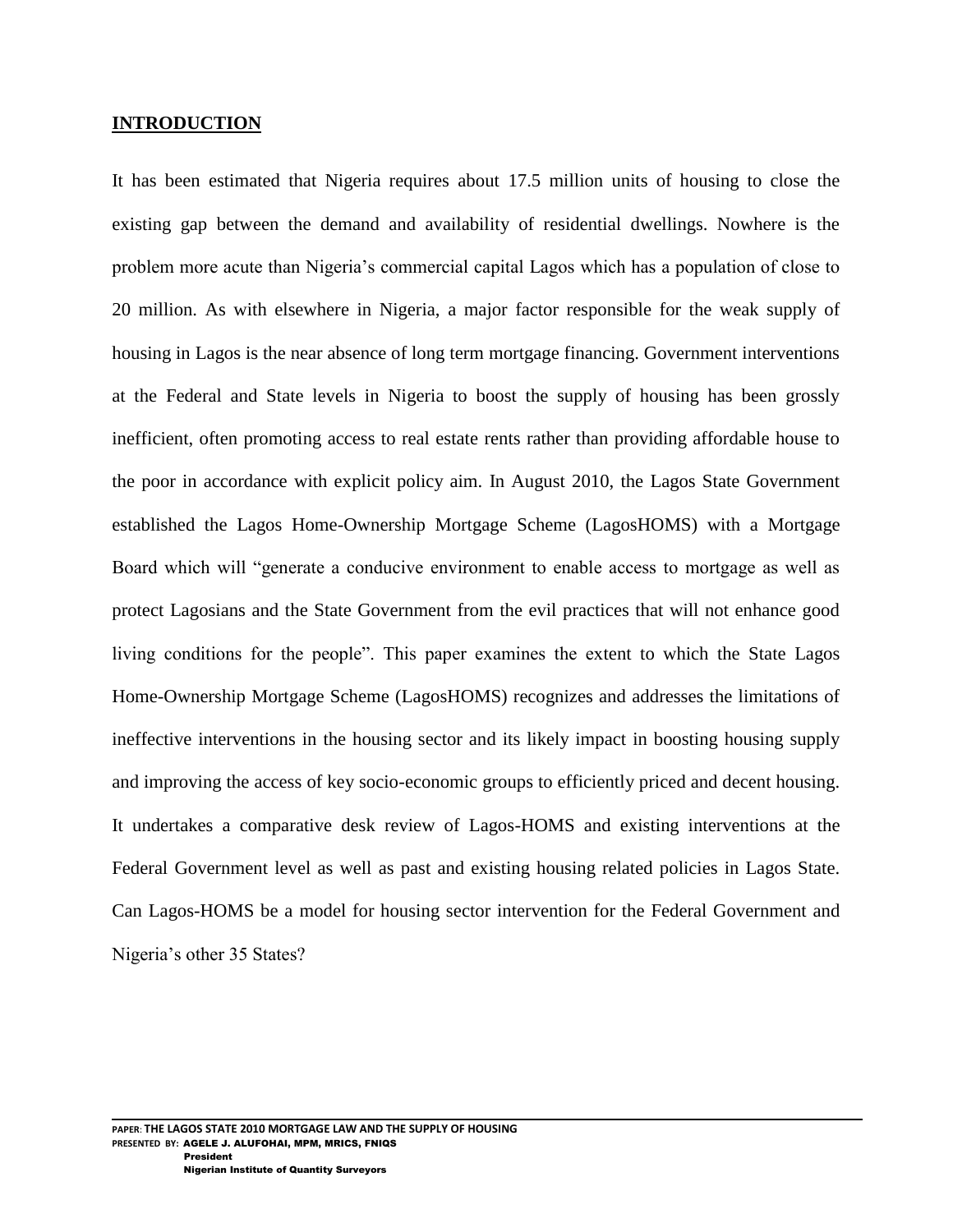### **EVOLUTION OF LAGOS STATE HOUSING POLICY**

Lagos State is the smallest state in Nigeria from a land area of 4km2 on the Island, and an estimated population of 28, 518 in 1871 to an area of 62.8km2 and population of 126,108 in 1931. Currently, the geographical area has expanded to about 356,861 hectares of which about 21% equivalents to 75,755 hectares are wetlands, yet it has the highest estimated population of 18 million representing 12% out of a national estimate of 150 million with annual growth rate of between 6% and 8% compared to 4 -5% country growth rate and global 2% growth rate. The increment in population is complimented by vibrant economic status which continued to encourage population growth

Lagos is the second most populous city in Africa after Cairo in Egypt and estimated to be the fastest growing city in Africa and the seventh fastest growing in the world with a population increase of about 600,000 persons per annum. Lagos population is growing ten times faster than New York and Los Angeles with grave implication for housing delivery. At its present growth rate, the United Nations had estimated that, Lagos state will be the third largest mega city in the world by the Year 2015 after Tokyo in Japan and Bombay in India.

Over 91% of the total population lives in the metropolis with a population density of about 20, 000 persons per square kilometer in the built-up areas of Metropolitan Lagos. The occupancy ratio is  $8 - 10$  persons per room with 72.5% of households occupying one-room apartment (Lagos State Ministry of Housing, 2010). The high urbanization rates and dense population is considered as the major factor responsible for high level of poverty level Lagos. The Lagos State Government estimates in 2004 put 51% of men and 54% of women residing in Lagos as living below the poverty line. Urban poverty is the scourge of most cities of the 3rd world countries and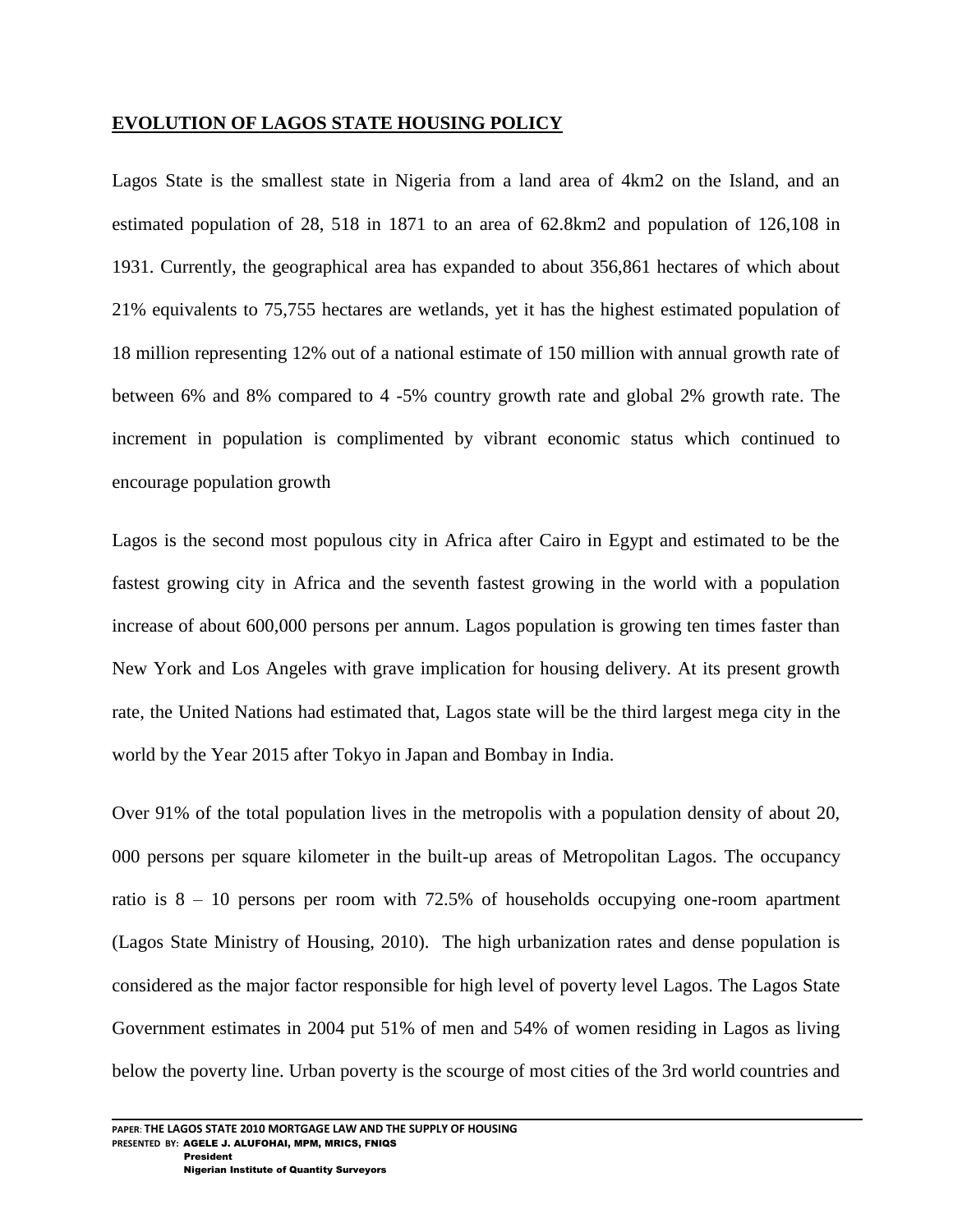Lagos is not an exemption. This is clearly manifested in the growing number of largely unskilled, unemployed and homeless migrants from the rural areas of the country into Lagos, who find it convenient and affordable to live in existing slum communities or create new ones that are not serviced by basic urban facilities, services and amenities.

The growth of the population in the metropolitan Lagos has assumed a geometrical proportion, the provision of `urban infrastructure and housing to meet this demand is, not at commensurate level. This has resulted in acute shortage of housing to the teeming population. The extent of the housing shortage in Lagos is enormous, with Lagos alone reported to account for about 31% of the estimated national housing deficit. The inadequacies are far-reaching and the deficit is both quantitative and qualitative. The urban poor, who are dominant in Lagos, are often in conflict with official laws and plans. They reside in the slums and squatter settlements scattered around the city and are predominantly engaged in informal economic activities which encompass a wide range of small-scale, largely self-employment activities. The concentration of housing and income levels has stratified the metropolis into various neighborhoods of low-income/high density, medium income/medium density and high income/low density

# **LAGOS STATE GOVERNMENT INTERVENTIONS IN HOUSING**

To stem the housing crisis, the Lagos State Government had a documented history of housing provision from the days of Lagos Executive Development Board (LEDB) in 1950"s. LEDB was able to delivered 4, 502 housing units, within 17 years, from 1955 to 1972 when it was dissolved with the population rising from 1.4 million in 1963 to 3.5 million in 1975. In 1972, the functions of LEDB were transferred to Lagos State Development and Property Corporation (LSDPC) as the sole agency responsible for the provision of Housing in Lagos State. Since its inception in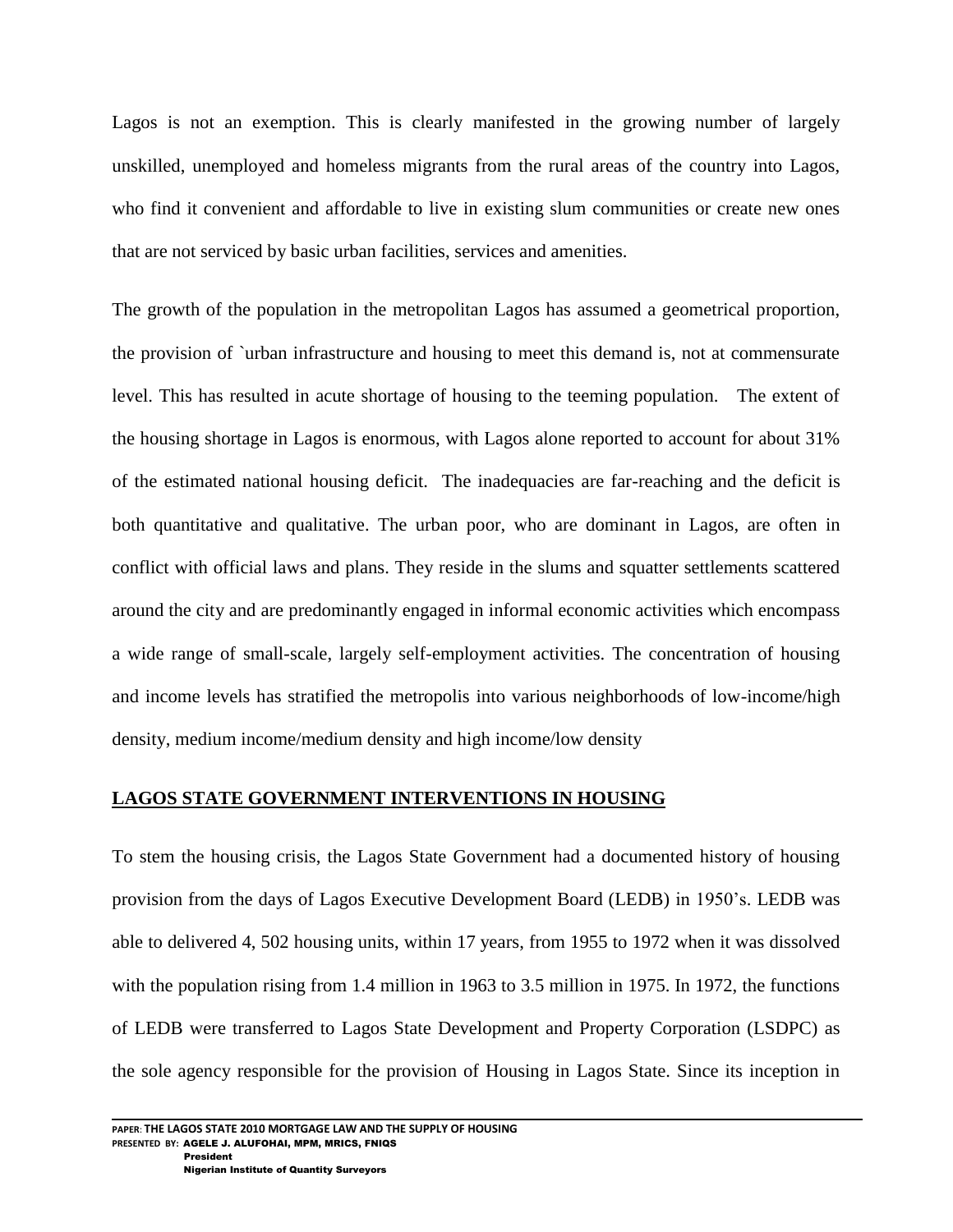1972, LSDPC has been saddled with the execution of gigantic low-cost housing program of the early eighties which yielded close to 10, 000 units. In 1979 under the leadership of Alhaji L. K. Jakande, LSDPC took a dynamic and elaborate turn with emphasis on low cost flats to cater for the needs of the low-income earners. Government realized that only the supply of housing units on a large-scale either through Government or by individuals themselves can reduce the chronic shortages. By 1992, about 17, 000 units were built in several locations which included 4, 272 in Abesan, 2, 068 in Amuwo Odofin, 1, 560 in Iba, 812 in Ijaye, 62 in Ijeh, 3, 632 in Isolo, and 534 in Ojokoro..

Thus between 1972 and 1999, LSDPC was able to delivered 20, 120 housing units while 1, 818 housing units were delivered from 2000 to 2010. It is important to note that the population rose from 3.5 million in 1975 to 10.28 million in 1995 and from 13.42 million in 2000 to about 18 million in 2010. The joint venture housing projects yielded 331 units while the ongoing projects at Lekki Scheme 2 and Apapa GRA will yield combined units of 150. The proposed residential projects at Victoria Island and Abijo are expected to increase the stock by 236 units. The total stock from LSDPC excluding the proposed units over the 38 year period is 22, 419 housing units, that is an average of 590 units per annum [LSDPC, 2010].

Lagos State Government in 1980 also established the New Towns Development Authority [NTDA] which organ provided site and service schemes for individual middle-income housing. A very laudable idea but it has not impacted much on the housing delivery in Lagos. Their attempt has included Lekki scheme 1 and 2, Amuwo Odofin and Isheri North

In recent times the Ministry of Housing and Lagos Building and Investment Company [LBIC] did commence direct construction of houses in Lagos thus compromising the mandate of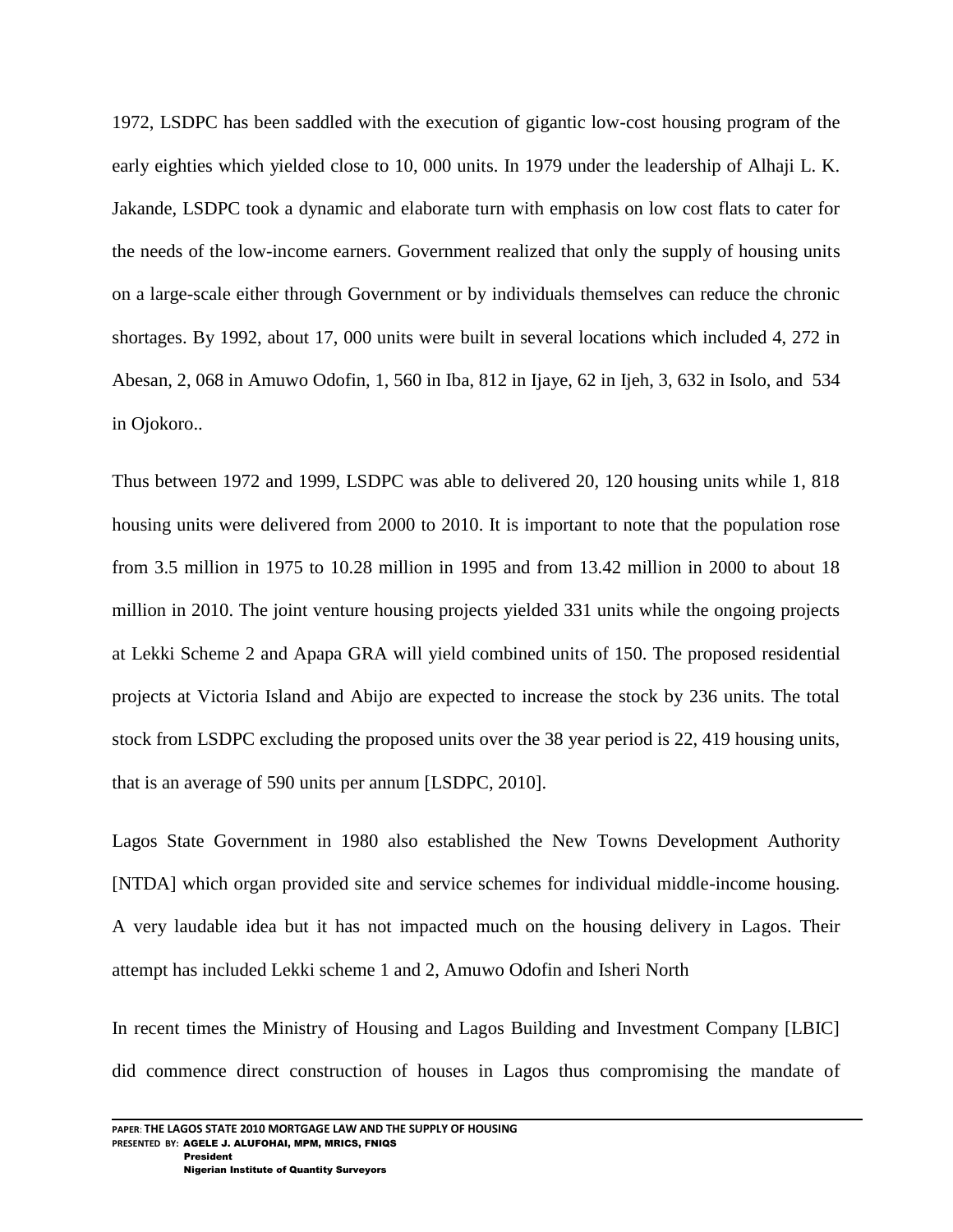LSDPC. The Ministry of Housing till date has constructed 18 No. housing estates with 5 others under construction. The total units of this strategy are less than 5, 000 units while the LBIC intervention will yield less than 1, 500 units

Aside the direct construction approach, the Ministry and other government agencies adopted other options of delivering houses to the citizens, among which are public private partnership in housing delivery, urban renewal and regeneration program, establishment of new towns, provision of site and service scheme. The combined stock of all these strategies has yielded less than 5, 000 units per annum for a state requiring 500, 000 units per annum to bridge the estimated deficit over the next 10 years. Even, the recently launched Lagos Cooperative Home Ownership Incentive Scheme [Lagos – CHOIS], in collaboration with the private sector, is expected to deliver 10, 000 housing units over the next four years at unaffordable rate of N11.6 million for a 2 bedroom apartment

All the programs embarked upon by the Lagos State government and its different agencies are aimed at regenerating the urban fabric, sustaining environmental quality and increasing housing supply. These efforts are ideal, but they seems not to be proportionally coordinated within the context of increasing accessibility to homes for the low-income earners and ensuring security of tenure for the same group. While, the houses for the upper income segment of the society has never been in short supply, housing for the poor has remained a vexed issue with various government programs unable to meet the deficit recorded in this segment.

# **FACTORS AFFECTING HOUSING DELIVERY IN LAGOS**

A combination of factors had been identified as the bane of effective and sustainable housing delivery in Lagos. They are the problem of land accessibility, stunted financial and mortgage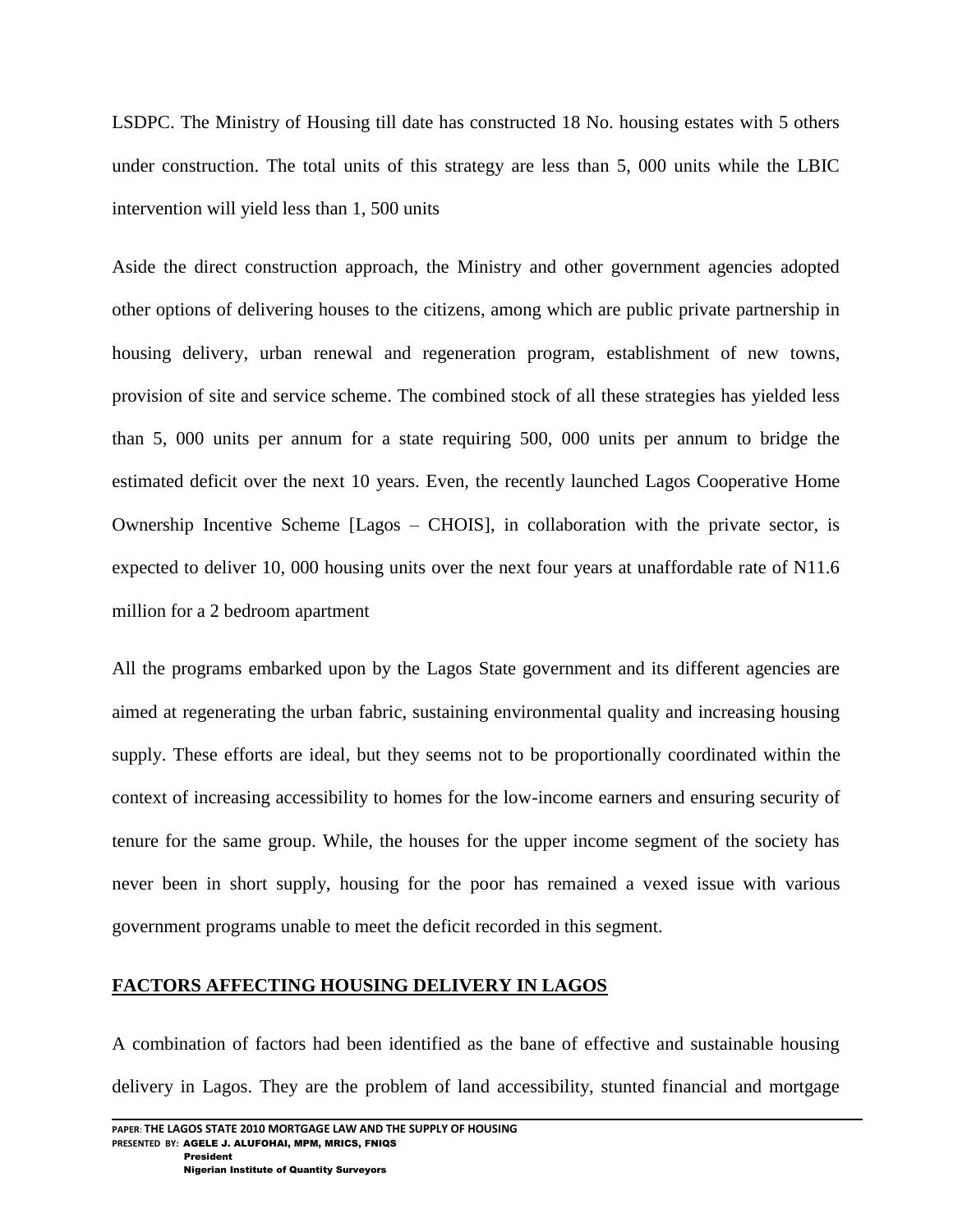system, exorbitant prices of building materials and disproportional capacity building in the sector. The constrain poses by inaccessibility of land in Lagos has reduced the provision of affordable housing for Lagos residents, about 70% of whom live below the poverty line. Many provisions in the 1978 Land Use Act have denied intending housing developers from delivering the products in affordable quantity. The Land Regularization program introduced by the Lagos State Government in 2006 has not demonstrated full capacity to enhance access to land for the poor and low-income groups. The cost and bureaucracy discouraged the beneficiaries of the program from massive participation. The land title is a pre requisite for building permit; hence, many houses sprang up without planning permissions and are classified as illegal developments by the government.

Housing finance and mortgage system in Lagos cannot be totally ostracized from what is obtainable in Nigeria. Generally, there is no credit or finance structure available to the lowincome groups for land, housing and basic services in Nigeria. The only window for all Nigerians to access financial facility for land, housing and basic services is the National Housing Fund [NHF] established in 1992.

The participants are expected to contribute 2.5% of their monthly income with a primary mortgage institution, for a period not less than six [6] months in order to qualify for a maximum loan of N15 million at 6% annual interest payable over a period of 25 years. The scheme is operating in all States of the Federation with about 101 Primary Mortgage Institutions [PMIs] as the primary savings and lending agents. 63 of these PMIs are located in Lagos while the rest 38 are spread across the remaining 35 states of Nigeria. Federal Mortgage Bank of Nigeria is the regulator, secondary fund repository and loan approving authority for the NHF contributors. As at December, 2010, record has shown that a total sum of N50.68 billion was approved out of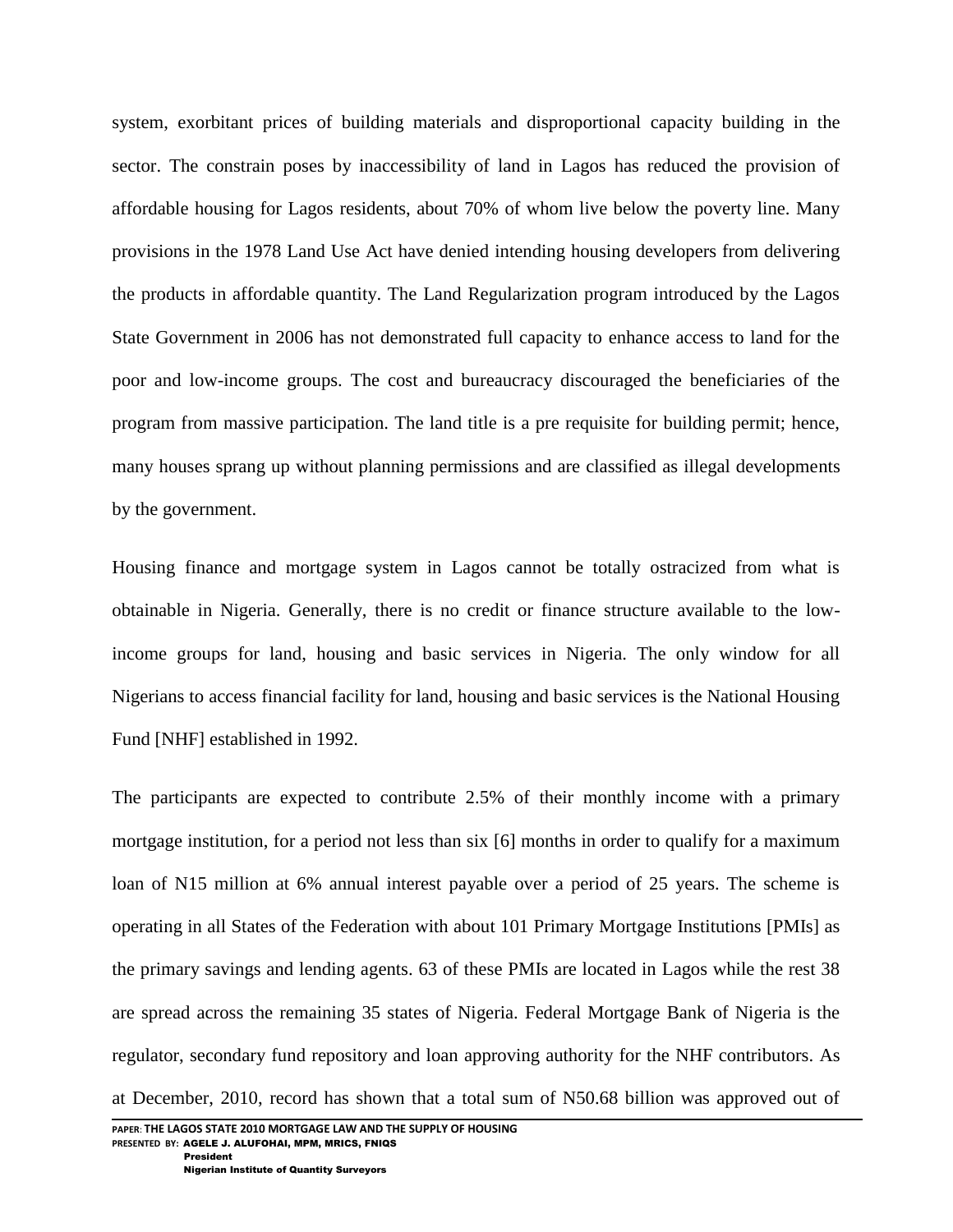which N23.89 billion representing 47% was disbursed to 16, 468 applicants through 57 PMIs. The average amount approved is equivalent to N1, 450, 692 per beneficiary. Significant numbers of Nigerians who are mainly in the informal sector of the economy were denied participation from this scheme because of low deposit mobilization, inability to track their monthly income and lack of formal titles to their land holdings. These, among other factors, account for low rate of disbursement to 16, 468 beneficiaries across the country over a period of 19 years, in the face of estimated 18 million national housing deficits.

The finance structure is such that neither the builder nor the consumer can readily obtain finance for housing due to the stringent conditions attached to mortgage loan and high interest rates at the commercial market. Out of the estimated 10.7 million existing housing units in the country, statistics have shown that about 88% are self-built with little or no mortgage attachment. That is why mortgage facilities are of no consequence to the nation"s Gross Domestic Product [GDP] and the whopping N35 trillion require to finance the 18 million housing deficit in Nigeria remains elusive [Mortgage Banking Association of Nigeria, 2010].

In the absence of any significant affordable housing strategy by the State government, citizens have continued to explore different approaches to accommodate themselves. In the opinion of the government, these approaches are in gross violation of town planning principles and mega city status of the State; hence the response has been forceful eviction and demolition of selfdeveloped homes.

# **LAGOS HOUSING POLICY IN 2012**

Given the provision in the 2011 National Housing Policy, that give room to state government to formulate its own housing policy and programs within the overall framework and in the spirit of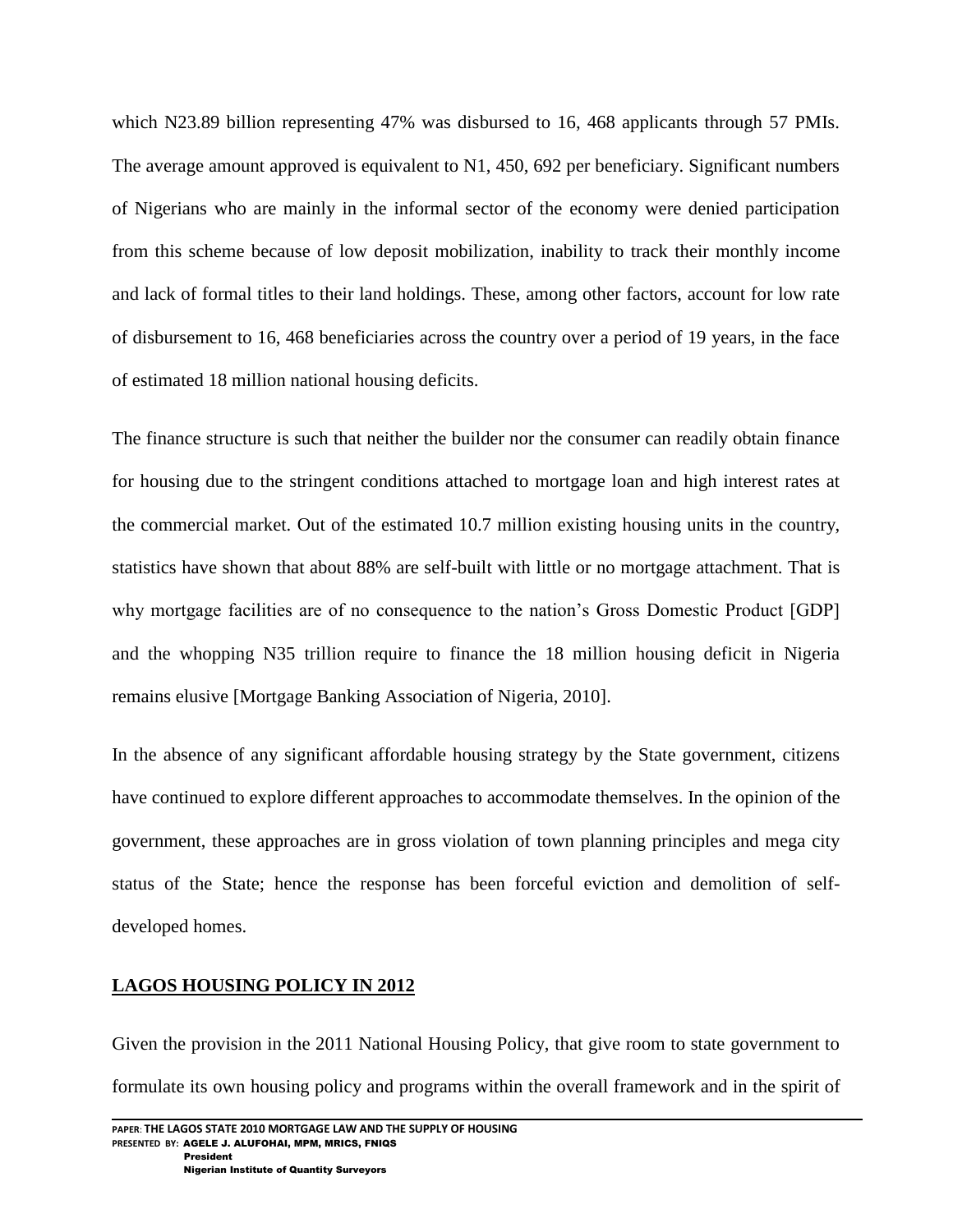the National Housing Policy; the Lagos state government in an attempt to address the challenge of mortgage finance for housing by the low income group in the state, recently introduced a policy referred to as Lagos Home Ownership Scheme (Lagos H.O.M. S) in 2012. The policy that was designed to assist the prospective house owners have access to mortgage facilities, especially, the civil servants and those, who are in paid employment. The take off period of the scheme is the first quarter of 2013, according to the state Commissioner for Housing, Mr. Bosun Jeje.

According to the commissioner, the state government has addressed the supply side with so many estates coming on board. Under the scheme, the state government is building estates in Sango tedo in Lekki; Surlier; Gobi; Igbogbo in Ikorodu; Odoragushin in Epe; Ijaiye in Ojokoro; and Iloro in Agege, among other areas. He said what the government is doing now is just a stopgap measure. Eventually, the private sector will have to take over and continue with the project. The government has creating an enabling environment for private investors to invest in housing by establishing a Public-Private Participation department in the ministry as well as the Governor's Office. To ensure that all residents get a chance to own a home under the scheme, the commissioner said the ministry had made sure that in all the estates, there were one-bedroom, two-bedroom, and three-bedroom apartments.

### **THE LAGOS HOME OWNERSHIP SCHEME (LAGOS H.O.M. S)**

It has been identified that the greatest obstacle to achieving the goal of housing for all is the absence of enduring mortgage system. Provision of Accommodation is by nature capital intensive and affordability implies that for low and medium income earners to be able to buy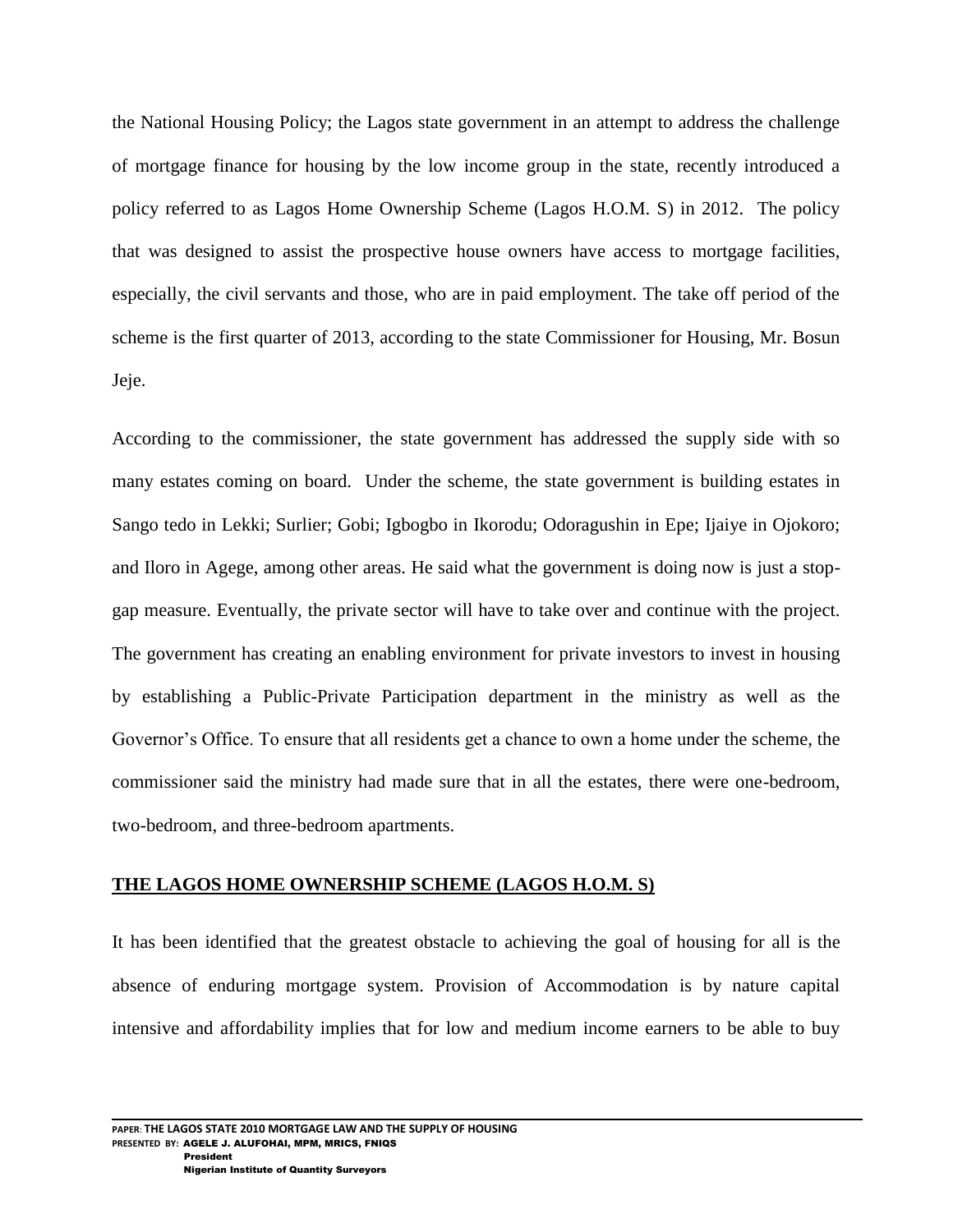houses there must be in place a mortgage finance system and one of the major challenges that impedes home ownership in Nigeria is the inadequacy of the mortgage sector.

Faced with the ever increasing need to provide adequate accommodation for the citizenry, the State Government reaches the need to assist the citizenry in meeting their shelter aspiration as well as facilitate the creation of long term and sustainable wealth.

Lagos HOMS, a home ownership scheme that affords first time home buyers who are resident in Lagos State the opportunity to own their homes.

# **FEATURES OF THE SCHEME**

- Tenor minimum of 10 years and maximum of 20 years.
- Facility Amount. This will be subject to the 70% balance of the cost of the type of Houses purchased.
- Equity Contribution: Applicant would be required to make a minimum equity contribution of 30% value of the property he/she intends to buy.
- Pricing
	- -Interest rate 6%
	- -Fee N10,000 (Civil Servant)
	- -Admin. Charges N25,000 (Others)
	- -No other charge
- Repayment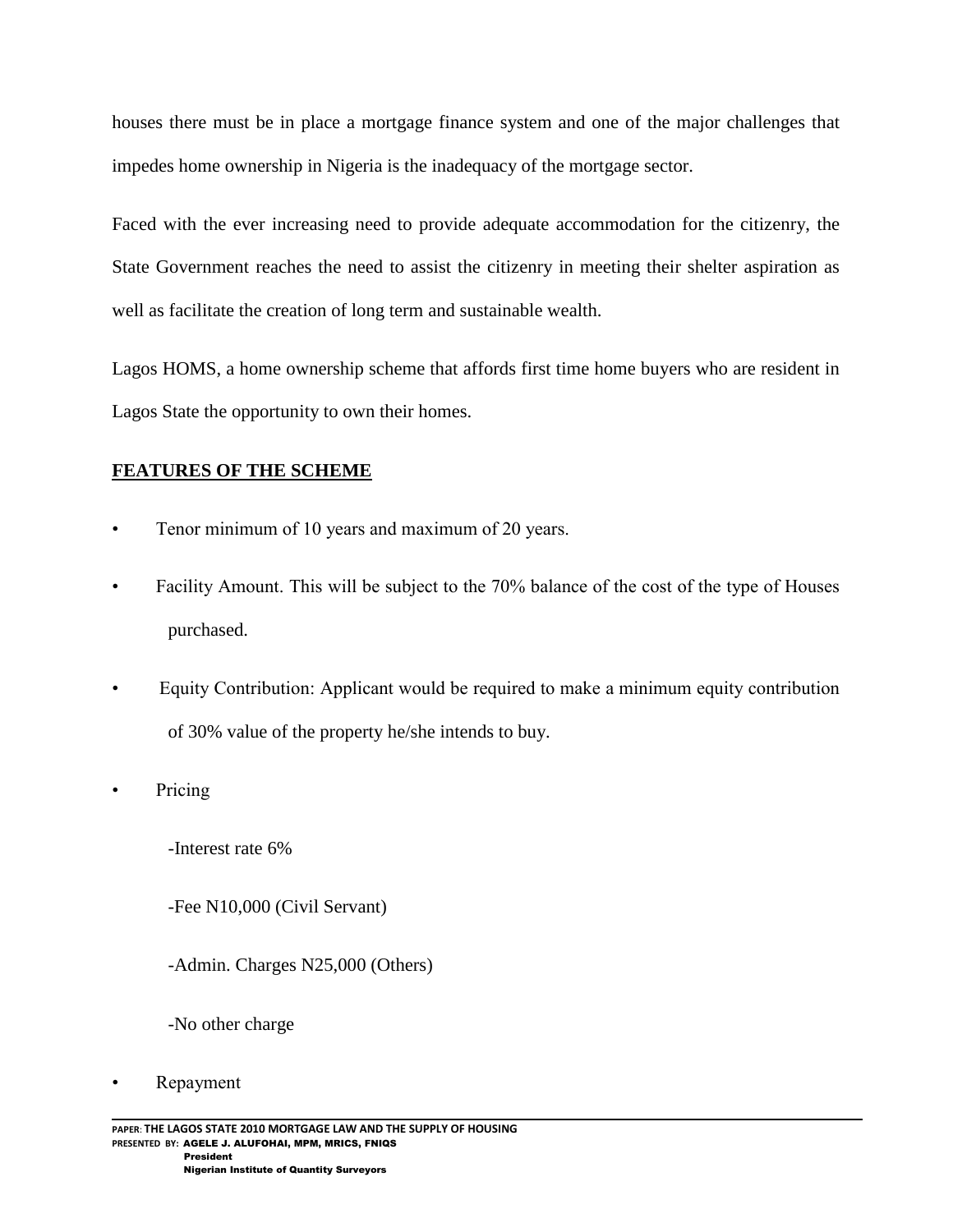-Equal periodic principal repayment. Interest to be paid on reducing balance or

-Equal monthly installment of both principal and interest.

• Security

Deed of Mortgage over the property to be acquired.

# **MODE OF OPERATION FOR THE SCHEME**

- Interested Applicants must obtain a form from Ministry of Housing or download form from the Lagos State Government website (www.lagosstate.gov.ng).
- Applicants should fill the form and submit to Ministry of Housing accompanied with payment of N1,000 for the Application Form.
- Applicants who have submitted his/her application forms will be directed to any of the three receiving banks for pre-qualification.
- All Applicants pre-qualified and recommended by any of the receiving Banks will be issued with Letter of Offer.
- Applicants are expected to pay the 30% equity contribution to any of the three collaborating banks.
- Applicants to submit proof of payment and an acceptance Letter to Ministry of Housing.
- Ministry of Housing refers documents to Ministry of Justice to prepare and execute Contract of Sales and Deed of Mortgage Agreements.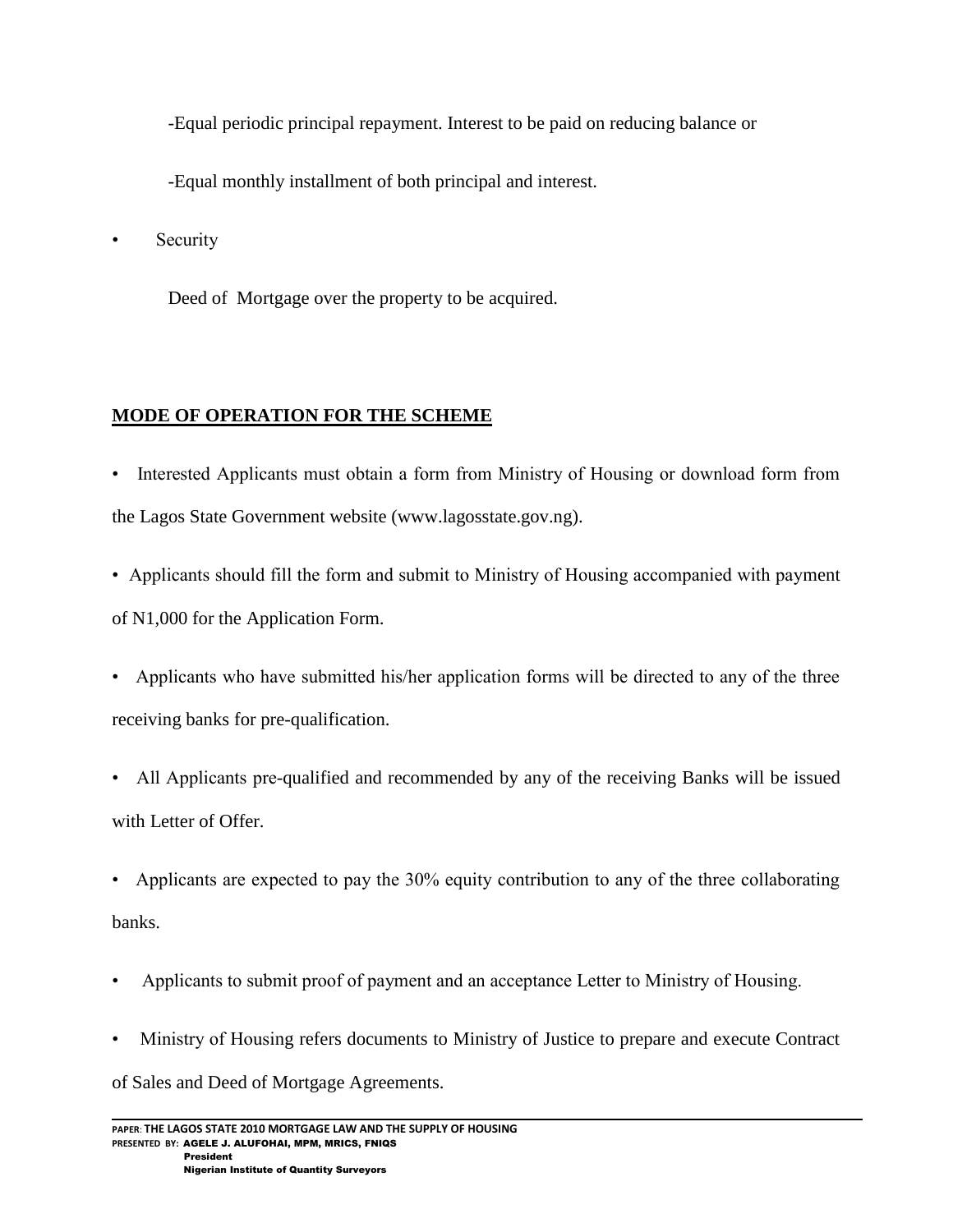• Housing releases Letter of Confirmation of Allocation and keys to successful Applicants.

# CONDITIONS/ELIGIBILITY FOR QUALIFYING FOR THE MORTGAGE SCHEME

- Applicant must reside in Lagos
- Applicant must be under 60 years of age.
- Applicant must have a verifiable means of income.
- Applicants should be credit worthy.
- Successful Applicants are expected to pay 30% of the value of the house they intend to purchase.
- Houses purchased under the scheme must be occupied by the beneficiary and cannot be transferred or rented out until all obligations has been fulfilled
- Beneficiaries are to pay 6% interest rate on the mortgage loan.
- Applicants must have been working for his/her current employer for at least six months (and must be so confirmed by employer).
- Applicants must be first time Home Buyers.

# **FUNDING**

The Lagos HOMS is a mortgage scheme that is completely funded by the Lagos State Government. Apart from providing the pool of Houses, Government also provide the funds for the mortgage facility being granted.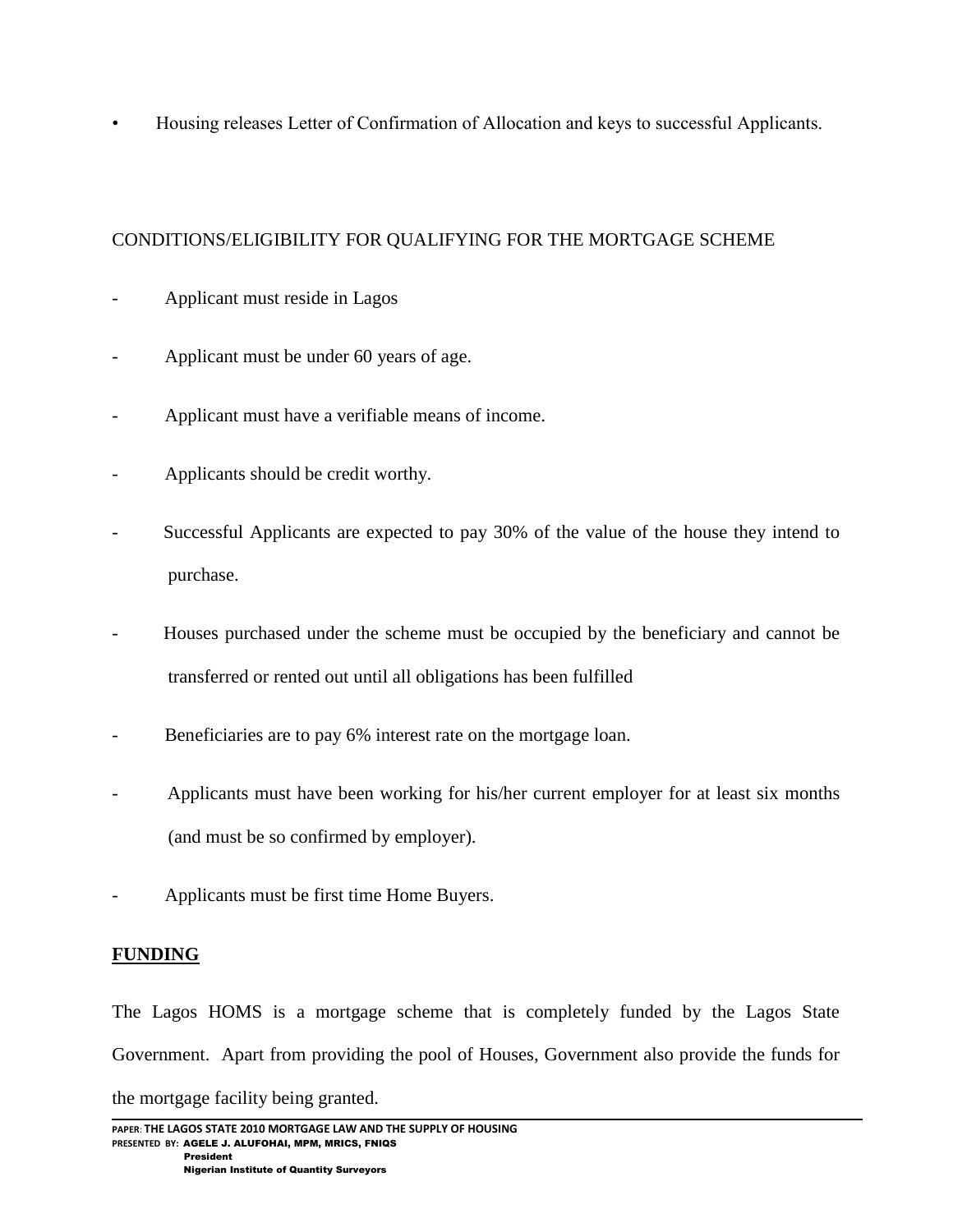# **GLOBAL TERM SHEET FOR LAGOS HOME OWNERSHIP AND MORTGAGE SCHEME**

### Background:

This term sheet tends to provide a standardization for administering the Lagos State Home Ownership and Mortgage Scheme to all residents of Lagos State. Though priority will be given to Civil Servants in Lagos State Ministries and Parastatals, the target market is all residents of the state (irrespective of tribe), that is Lagosians. The purpose of the scheme is to encourage first time home buyers with verifiable source of income to own their own houses. To administer this scheme for LASG, three banks have been nominated; FBN Mortgages, Skye Mortgages and Zenith Bank Plc.

Definition of Risk Acceptance Criteria: For the purpose of this term sheet, the table below spells out the risk acceptance criteria for effective administration of the scheme which will be adopted by the participating banks involved.

# **Risk Acceptance Criteria**

- Pre Qualification /Screening Process:
- 1. Lagos State Government will first pre-qualify the intending beneficiary who must a first time home owner in Lagos State and the claim of first time home ownership must be administered under an Oath.
- 2. The pre-qualified individual must open an individual current account with Bank. The account will serve for both the purpose of paying 30% equity contribution and also for monthly repayment.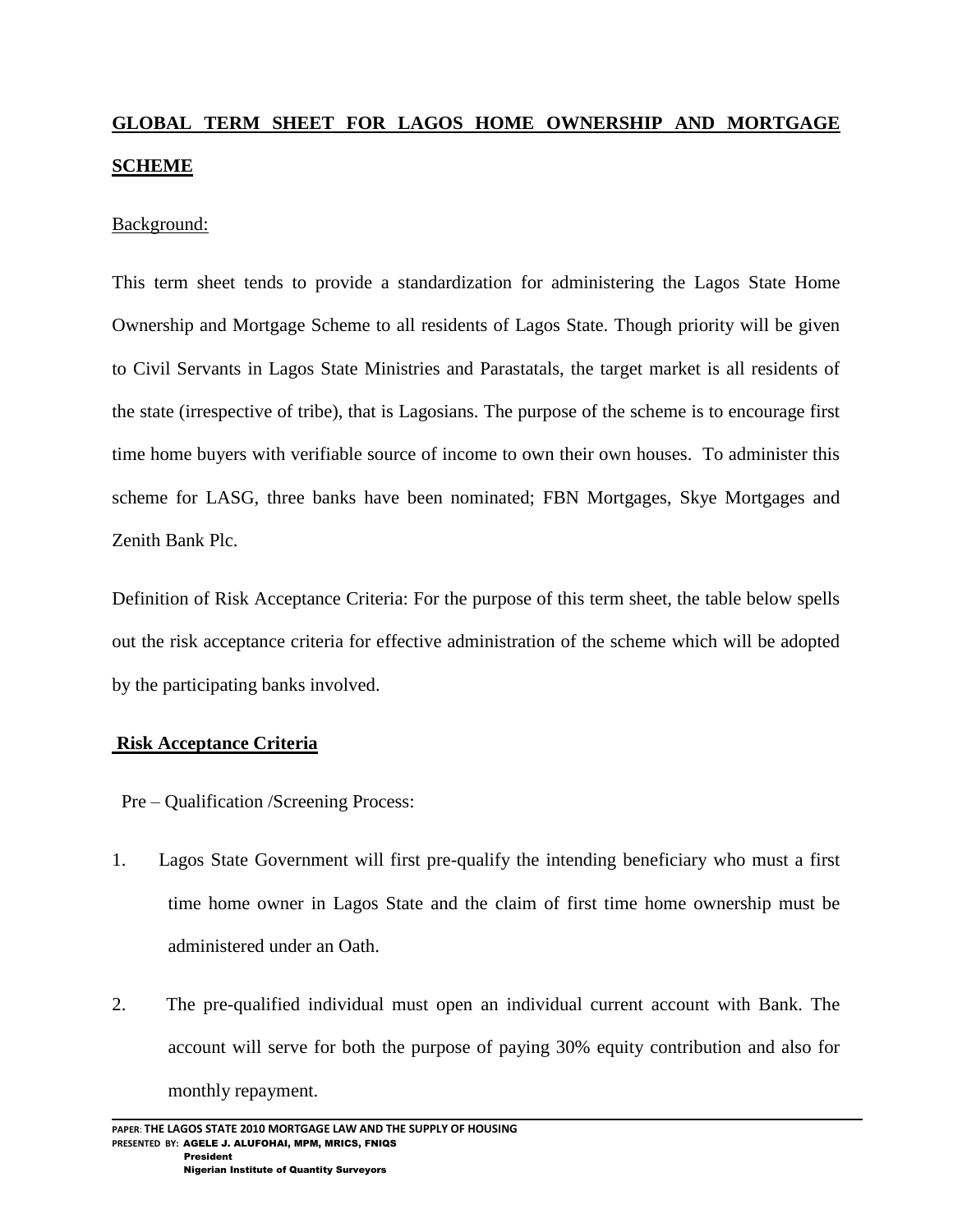- 3. The beneficiary will submit higher allocation paper from LASG to the bank along with request letter and apply for a mortgage scheme under Lagos State Home Ownership Mortgage Scheme.
- 4. Upon meeting the Risk Acceptance Criteria tabulated above, approval will be conveyed via an offer letter and monthly repayment schedule communicated to the beneficiary.
- 5. For proof of affordability, salary earners are to submit pay slips for the past 6 months and salary account statement for the past one year while self-employed would submit company profile, three years audited account statement and business personal account statement for the past 12 months.
- 6. Monthly repayment as stated in the repayment schedule commences as soon as offer is accepted and condition precedent to commencement of monthly repayment is met.
- 7. Bank will communicate acceptance and approval to LASG for release of Keys to the beneficiary to take possession.
- 8. Update on monthly repayment will be given to LASG on monthly basis.

9. A dedicated account will be opened which will warehouse all monthly payment from the buyers which would have joint signatories from the Ministry of Housing \$ Ministry of Finance.

# **Event of Default**

This occurs:

1. If the beneficiary fails to make repayments for three consecutive times.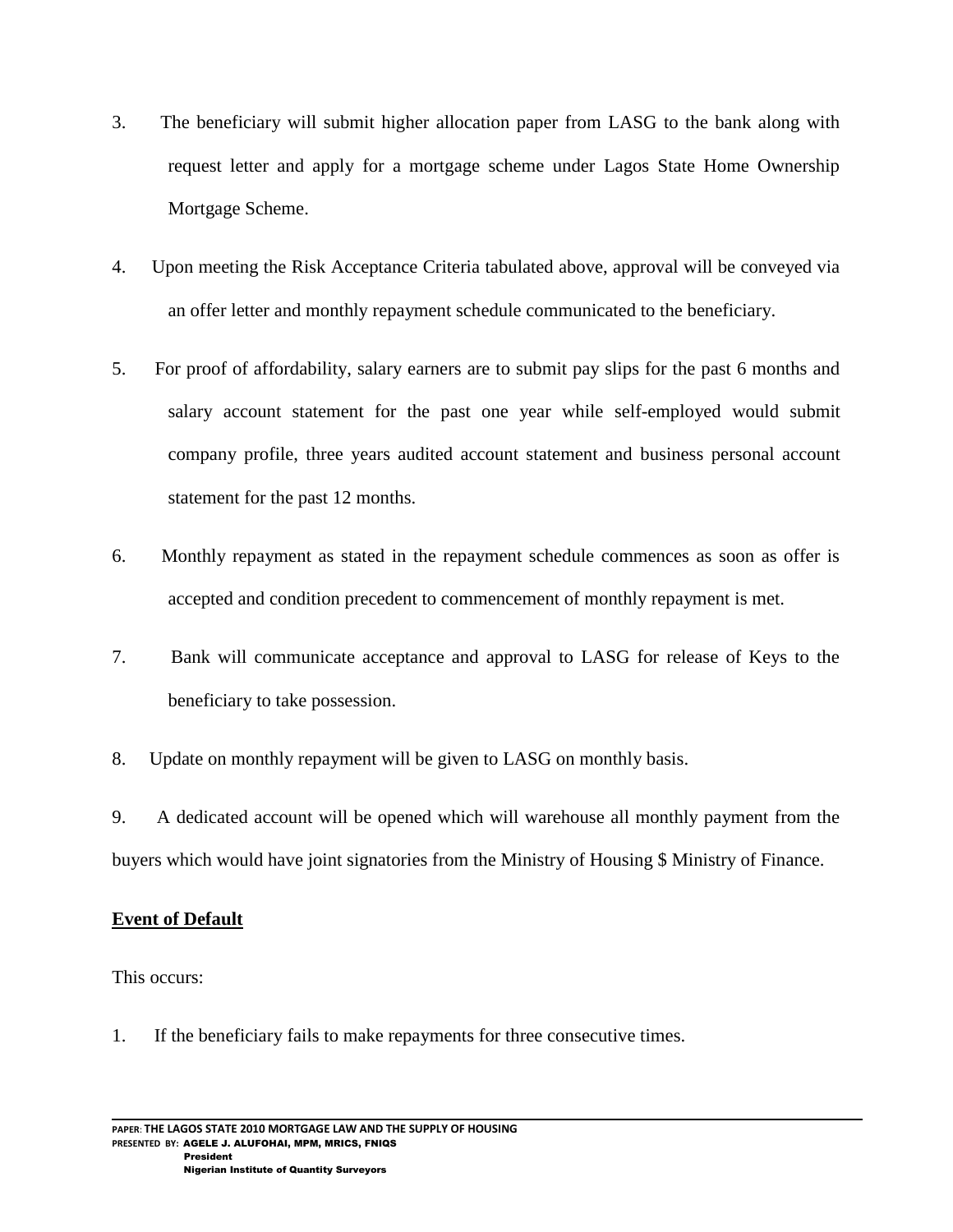2. If repayment has not been regular and there been defaults at three different times which in the opinion of the banker has raised doubt on the ability of the beneficiary to continue with the repayment, such issues will be reported to LASG who will take steps towards foreclosure.

Foreclosure of Security:

The interest on the properties resides with Lagos State Government, hence the right to foreclose lies with them.

### **Monitoring Tracking of Repayment**:

This shall be the joint responsibilities of LASG and Bank. Bank on a monthly basis will be updating LASG on the repayment update that shall aggressively follow up with any loan defaulters for regularization.

# **Accelerated Repayment**:

This shall be allowed so far 90 days" notice is given which shall also be communicated to LASG.

# **ACCESS TO HOUSING FINANCE IN NIGERIA: THE COMPARISM OF FEDERAL GOVERNMENT NATIONAL HOUSING FUND WITH THE LAGOS STATE H.O.M.S**.

Prior to the introduction of Lagos H.O.M. S, in 2012, the only window for all Nigerians to access financial facility for land, housing and basic services is the National Housing Fund (NHF) established in 1992. It is pertinent to note that the two schemes have similar objectives and targets. Though the NHF has wider coverage in terms of target beneficiaries, Lagos state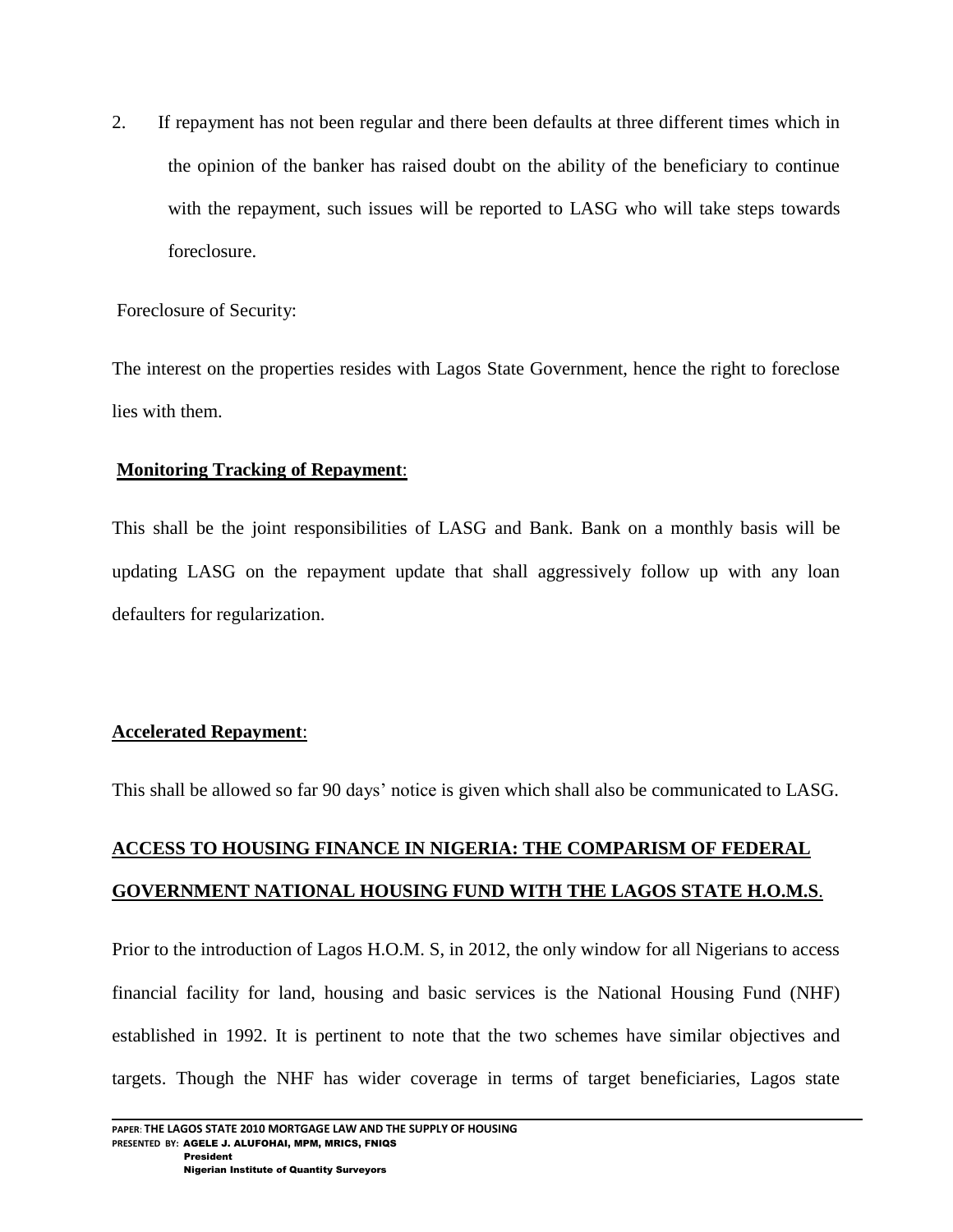residents was by implication the focus and dominant beneficiary, as 63 or about 64% of the operator of the scheme, the Primary Mortgage Institutions (PMIs) are located in Lagos. The Lagos H.O.M.S on the other hand is restricted to resident of Lagos, however irrespective of their state of origin.

At 6 percent per annum, both schemes charge the same rate of interest. The tenors of their loan were between 10 to 20 years for the Lagos H.O.M.S and 25 years for the NHF. Also, while the loan amount that could be granted by the Lagos H.O.M.S is flexible and depended on the cost of the housing required by the beneficiary, the maximum loan offer by the NHF is N 15 million.

|                       | The Lagos H.O.M.S                   | National Housing Fund (NHF)  |
|-----------------------|-------------------------------------|------------------------------|
| Coverage              | <b>Lagos Residents</b>              | Nigerians                    |
| Maximum               |                                     |                              |
| Loan                  | Depend of the house                 | N15 million                  |
| Tenor                 | 10 to 20 years                      | 25 years                     |
| <b>Interest Rates</b> | 6% per annum                        | 6% per annum                 |
|                       |                                     | 2.5% of Monthly Salary for 6 |
| To Qualify            | 30% Equity contribution             | months                       |
| Fee                   | N10,000 for Civil Servant           | Fix by PMI                   |
| Admin                 | N23,000 Admin Charges for Non Civil |                              |
| Charges               | Servant                             | Fix by PMI                   |
| Funding               | <b>Lagos State Government</b>       | <b>Federal Government</b>    |

Table 1: The NHF and the Lagos H.O.M.S.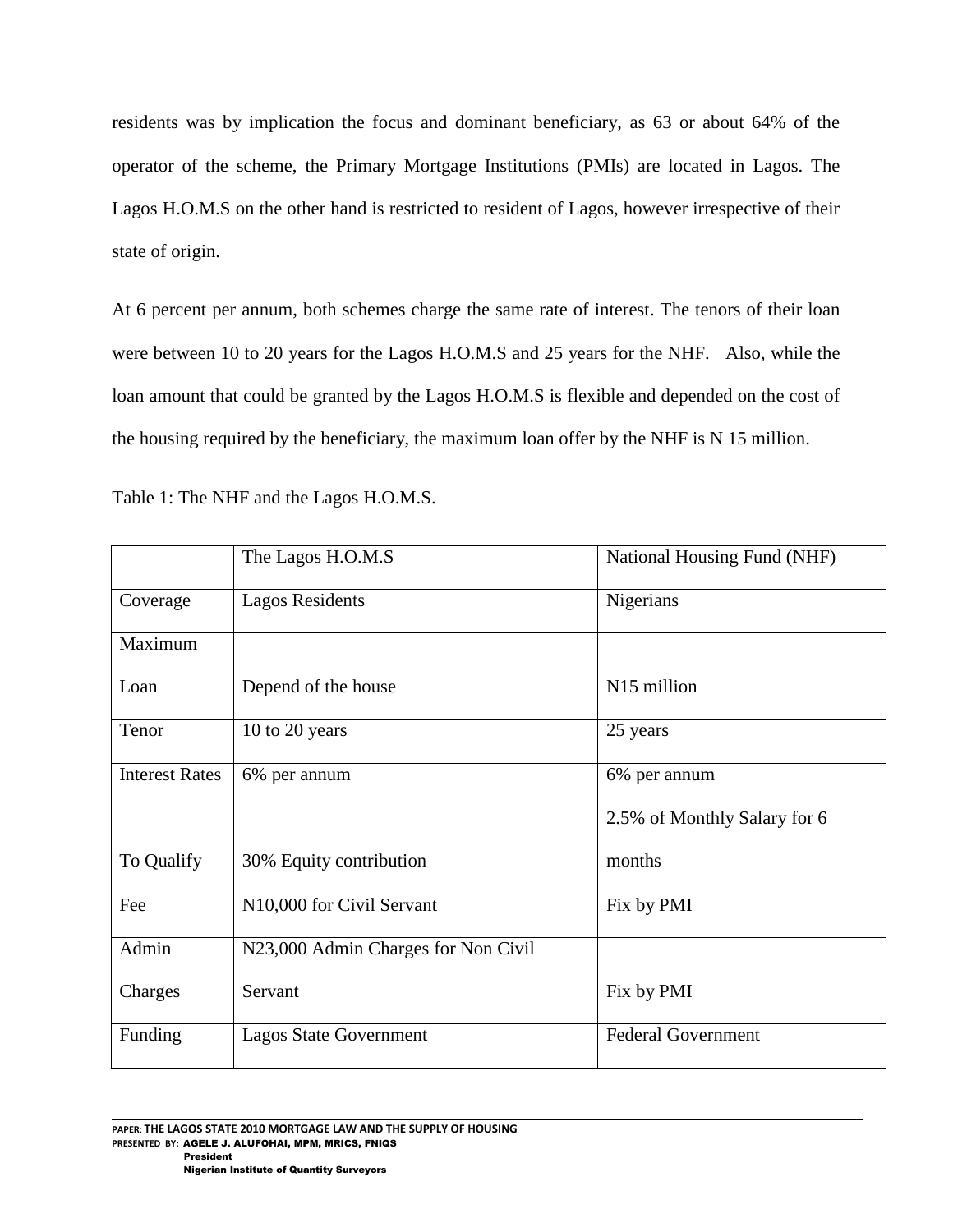To qualify to access the Lagos H.O.M.S, the beneficiary must make available 30% of the required housing cost as equity contribution. For the NHF, the condition is monthly contribution of 2.5% of the workers monthly salary. The Lagos HOMS has advantage over the NHF in this respect, because while the house choice of the contributor with the NHF is restricted to savings determined by six months pays, the Lagos HOMS beneficiaries can rely on savings outside monthly pay to determine the choice of housing. This could have been responsible for the low performance of the NHF scheme going by the rate of disbursement. It was reported that some Nigerians in the informal sectors were locked out of the scheme because of the inability of PMI"s operators to track their monthly income. However, the NHF has the advantage of lower the default rate, because the ability of the beneficiary is assured with the income contribution attachment.

### **HISTORICAL REVIEW OF HOUSING POLICY IN NIGERIA**

The provision of adequate housing that is safe, secure, accessible, affordable and sanitary is a fundamental human right, as enshrined in the United Nations Habitat Agenda - the global call on human settlements. Housing has been universally accepted as the second most important human need. It is a basic need for human survival and an essential component to the advancement of the quality of life of the citizenry. This universally accepted fact has been acknowledged by successive Nigerian Governments, as evident from the pockets of uncoordinated initiatives and programmes in mass housing development over the years. Despite these efforts, housing delivery remains a major challenge.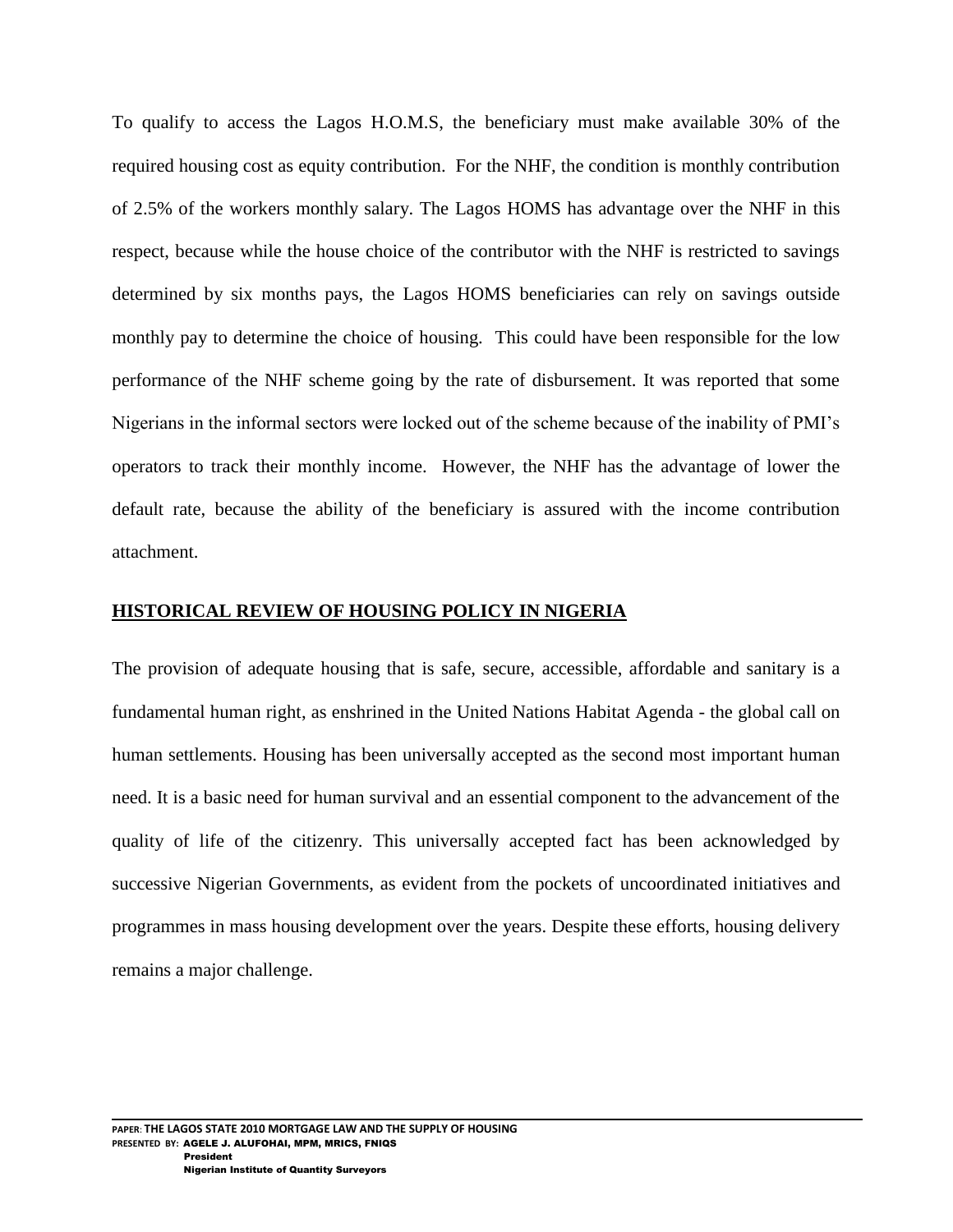#### **PRE-INDEPENDENCE AND COLONIAL PERIOD**

During the pre-independence era, physical planning in general was not a major concern of government. Consequently housing planning and development was virtually inconsequential. In the early colonial period, housing activities and policies of Government focused essentially on the provision of quarters for the expatriate staff and for selected indigenous staff in specialized occupations like Railways, Police, Armed Forces, and Marines, etc. No effort was made by Government to build houses either for sale or rent to the general public and nothing was done to encourage the growth of settlements outside the Government Reserved Areas (GRA).

Some Isolated unplanned events also led to the development of some forms of legislation on housing and the urban environment during the period. The bubonic plague which ravaged Lagos in early 1920"s led to the creation of Lagos Executive Development Board (LEDB) in 1928. The body was charged with the responsibility of effective planning and development of the Capital City of Lagos. After 1954, the LEDB attempted to solve the problems of public housing in the metropolis by undertaking the following schemes: the problems of public housing in the metropolis by undertaking the following schemes: Workers Housing Estate and Re-housing Estate, Surulere; Akinsemoyin and Eric Moore Housing Estates, Surulere; Workers Housing Estate (Phase II), Surulere; and Freehold Housing Schemes and Sites and Services Estate at Surulere, Apapa, South West and South-East Ikoyi, Ilupeju and Isolo.

Also, the railway workers strike of 1945 which forced the government to develop Workers Estate in Surulere at the outskirts of the then Capital City of Lagos (Gbaja, Randle Avenue and Akerele Extension). And the slum clearance in preparation for Independence of Central Lagos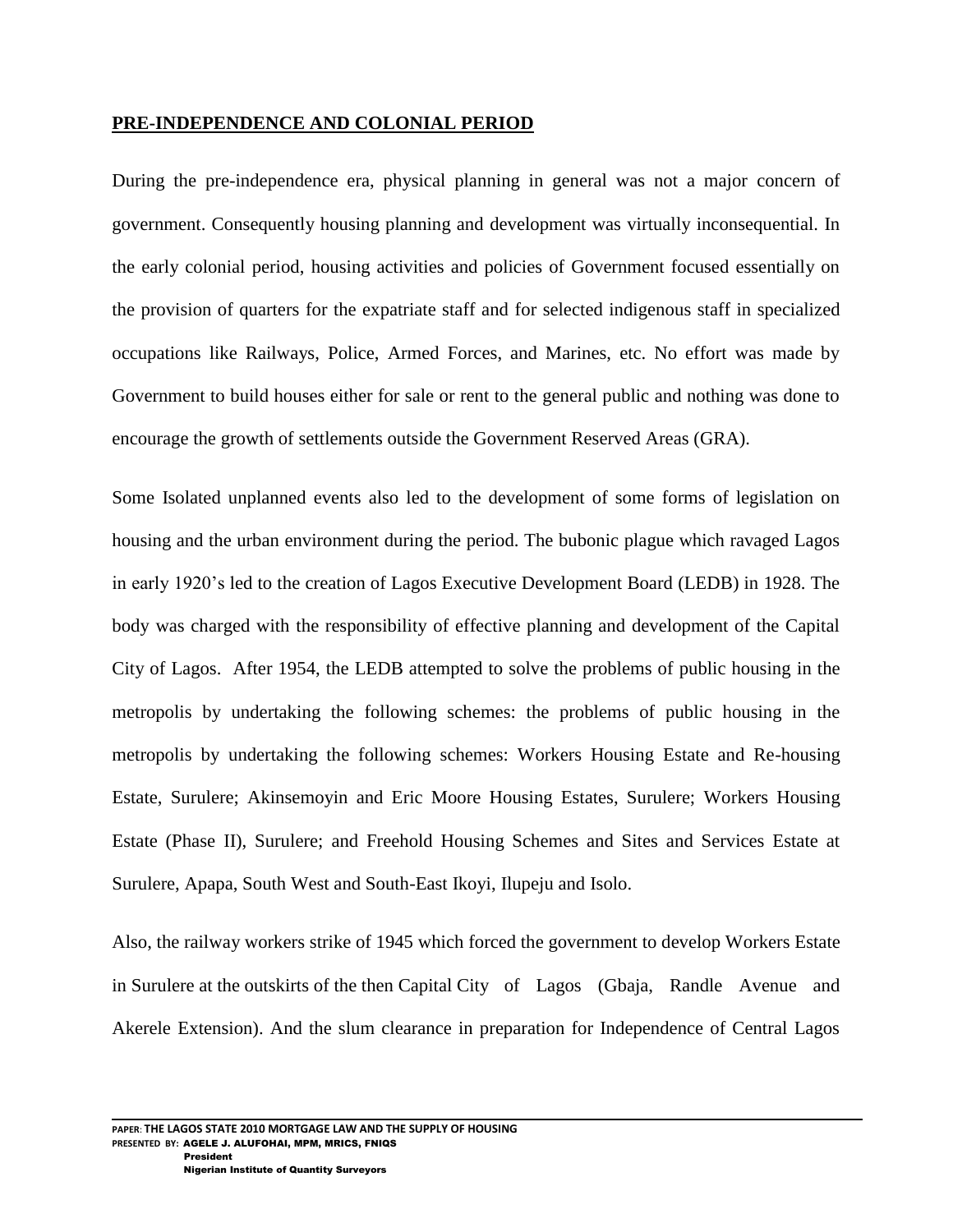resulted in the building of additional houses in Surulere adjoining the Workers" Estate. This was considered the first real attempt at housing and urban renewal.

Since there was no defined housing policy by the central government at this period, housing development was haphazard, spontaneous and chaotic. However, the regional governments, especially in the West developed modern housing estates (like the Bodija Estate in Ibadan) which formed the major organized government intervention in housing, though, the impact was infinitesimal, as only a tiny proportion of the population had access to the housing units.

In 1956, the Nigerian Building Society (NBS) was created. Its mortgage operations achieved limited success because of poor funding and response to the savings schemes of the society. The African Staff Housing Scheme was introduced in 1956 as a source of encouragement to African Civil Servants to home ownership. Prior to Independence, Regional Governments created Housing Corporations to provide housing for its people.

It is to the credit of these Housing Corporations that they formed the basis of modern housing estates in Nigeria, through the construction of houses. Also, by operating savings and loans schemes, the housing corporations were therefore the forerunners of the present day Primary Mortgage Institutions (PMIs) Their efforts at home ownership for the low income group met with qualified success.

### **THE POST-INDEPENDENCE PERIOD (1960 – 1979)**

In 1964 the Housing Corporations of the regional governments were strengthened and they evolved into an association known as the Association of Housing Corporations of Nigeria (AHCN). The Pioneer Members were Lagos Executive Development Board (LEDB), Western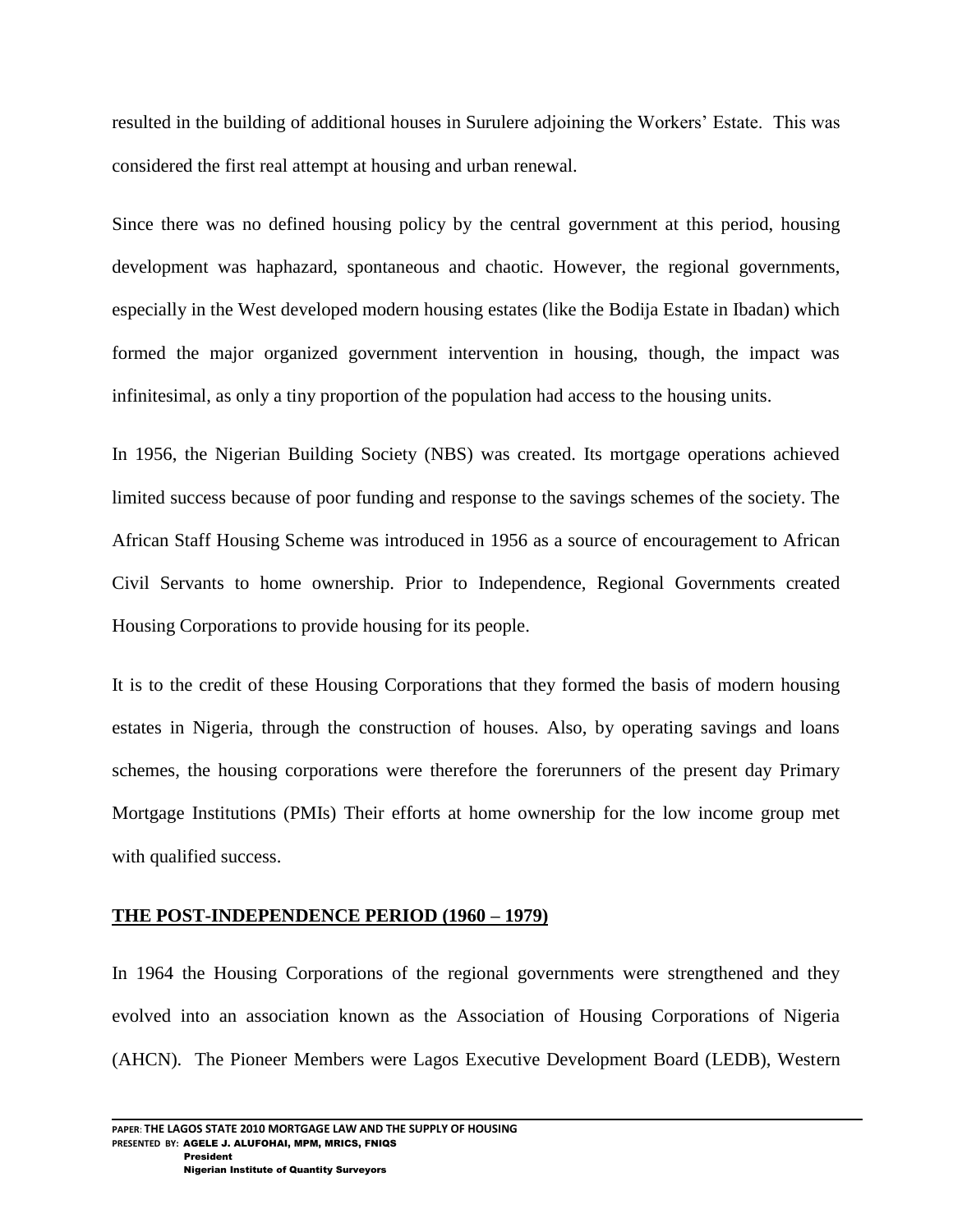Nigeria Housing Corporation, Northern Nigeria Development Corporation and Eastern Nigeria Housing Corporation.

The influx of people (especially the civil servant) to Lagos at Independence and resultant increase demand for housing to led the Lagos Executive Development Board to expand the LEDB policy to include financial provision which was to come from the Federal Government for the building of a Low Income Housing Estate which today stands along Eric Moore Road in Surulere, Lagos.

This period also witnessed the first attempt at direct provision of housing by the Federal Government. In 1971, the National Council on Housing consisting of all State Commissioners responsible for housing was established. It led in 1972 to the establishment of a National Housing Programme during the second National Development Plan period. Through an enabling Decree, the Federal Government intended to construct fifty-nine thousand (59,000) dwelling units with fifteen thousand (15,000) in Lagos and four thousand (4,000) units in each of the other eleven State Capitals. The Federal Housing Authority was created in 1973 to co-ordinate this nation-wide programme.

The Third National Development Plan (1975-1980) contained the most significant statement of the Government in the housing sector. The Federal Government decided to participate directly and actively in the provision of housing, rather than leaving it principally to the private sector. A total of N2.6billion was earmarked for the implementation of the various projects. During this period, a total of two hundred and two thousand (202,000) dwelling units were programmed for construction, comprising fifty thousand (50,000) units in Lagos and eight thousand (8,000) units in each of the other nineteen States. However, out of a total hundred and two thousand (202,000)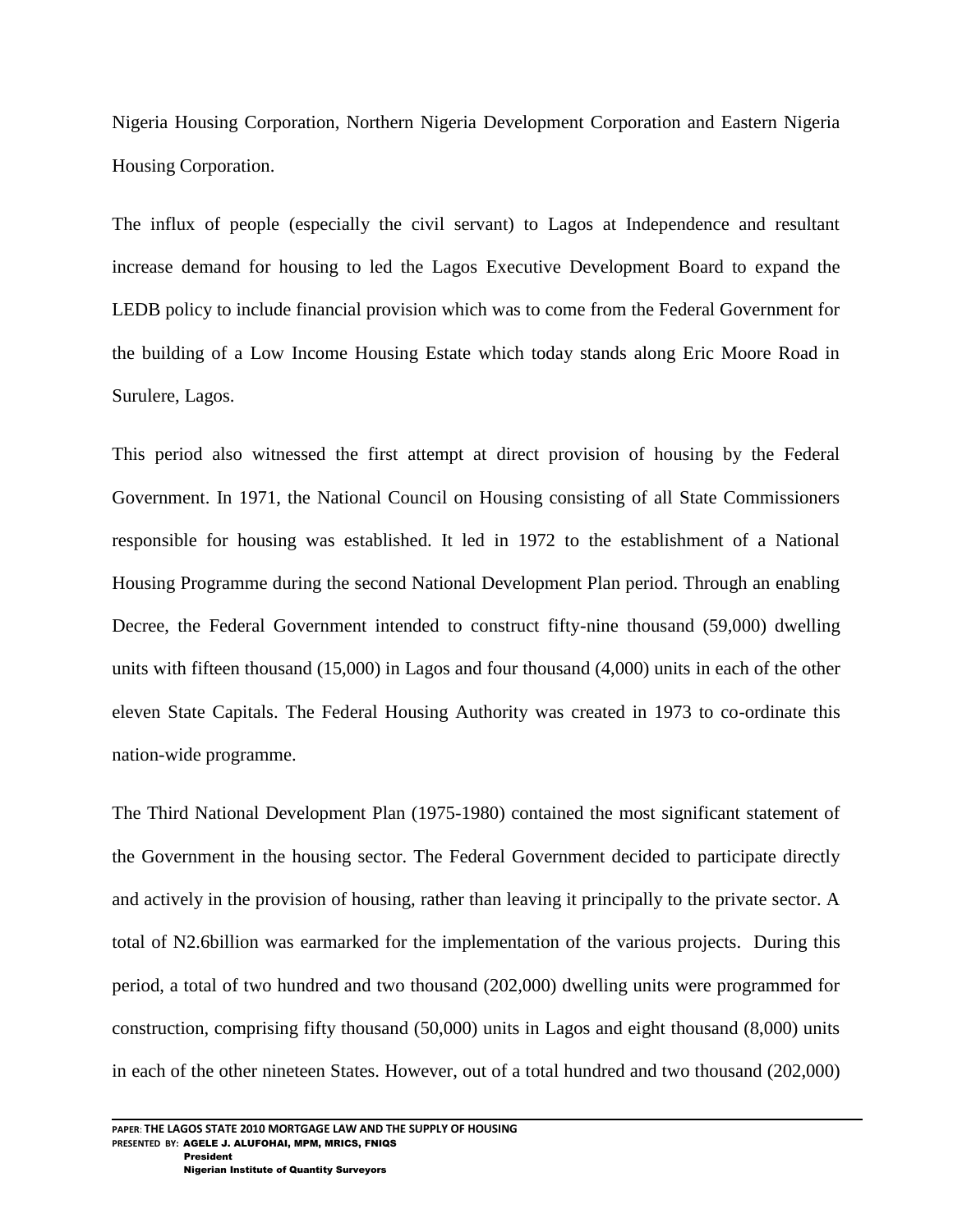units programmed for construction less than 30,000, representing less than 15% was accomplished. This underscores the failure of the policy despites the injection of enormous fund gotten from the oil boom of the era. The major causes of failure of the housing programs of this period therefore, could be diagnosed as; inappropriate policy formulation, (as exemplified in the Land Use Act) and poor implementation of programs.

Many Federal agencies in housing and urban development were also established during this period. In 1977, the Nigerian Building Society (NBS) was converted to the Federal Mortgage Bank of Nigeria with a capital base of twenty million Naira (N20m), which was later increased to One Hundred and Fifty million Naira (N150m) in 1979. The impact of the Federal Mortgage Bank of Nigeria during this period was not very significant and most of its loans went principally to select members of the middle-income and high-income groups. The Land use Act of 1978 was also promulgated within the same period. The Act was aimed at guaranteeing easier access to land for development purpose.

### **CIVILIAN ADMINISTRATION (1979 - 1983)**

The increasing deficit of urban housing as well as its continuous deterioration in the rural areas dictated the high priority rating given to housing by the defunct Civilian Administration. An elaborate National Housing Programme was embarked upon in 1980 based on the concept of affordability and citizen participation. The target group was the low-income earners whose annual income did not exceed five thousand Naira (N5,000) for the One-Bedroom core houses and also the medium-income group with annual income not exceeding eight thousand Naira (N8,000) for the three-bedroom house. A total of forty thousand (40,000) units were to be constructed annually nationwide with two thousand (2,000) units to be located in each State and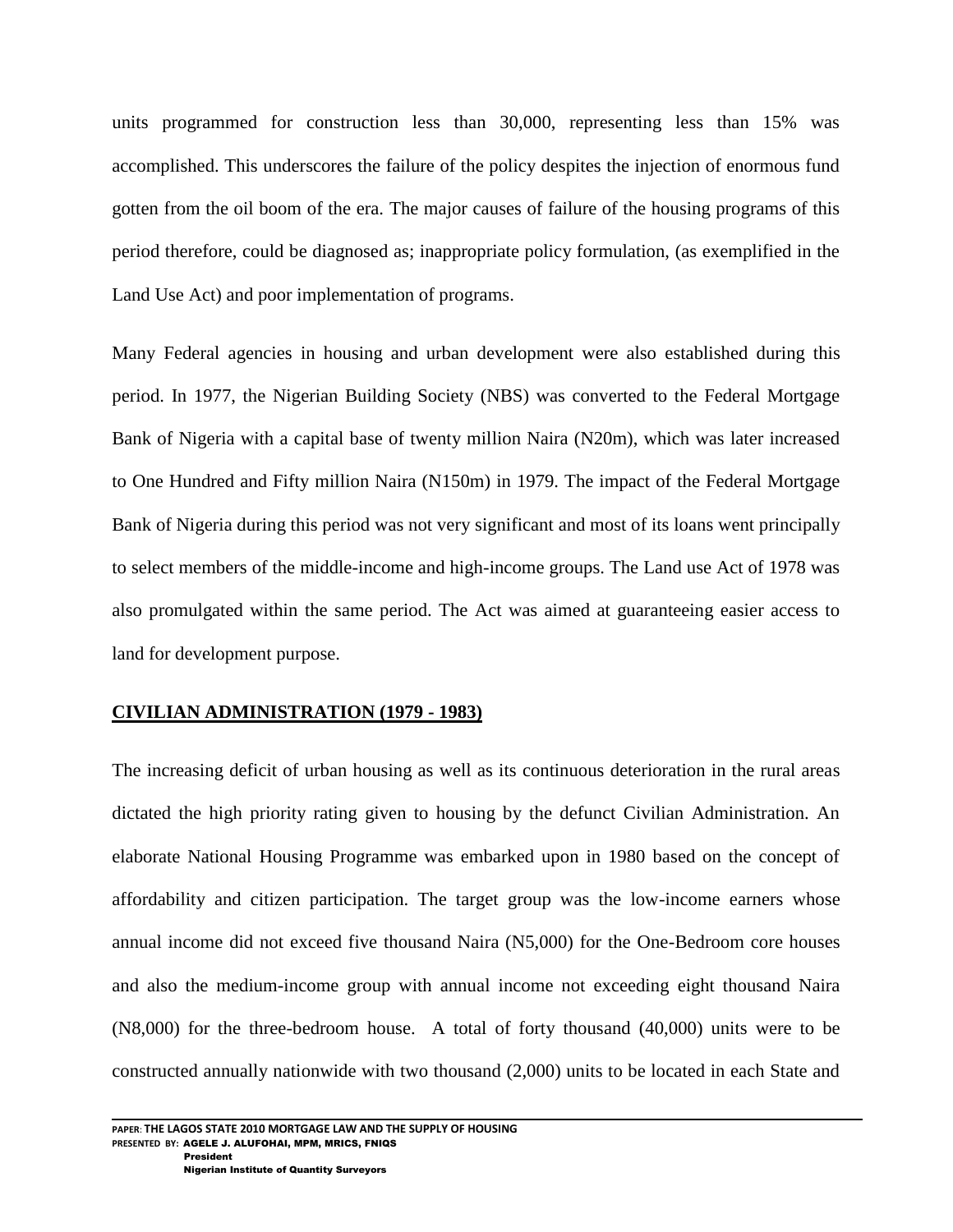the Federal Capital Territory (FCT). Out of the States" allocation, 80% was earmarked for the low- income. However, by June 1983, only thirty-two thousand (32,000) units had been completed, while the overall achievement was only 20%. It is pertinent to note that mid-way through the implementation; the second phase of the programme was commenced comprising twenty thousand (20,000) units of two bedroom core houses also for the low-income group. This phase of the programme failed to take off in most States. The major problem identified as the bane of house development during the period was the gross indiscipline of the political class and the wide spread corruption of the government at all levels.

In 1979, the World Bank Assisted Nigerian States Urban Development Programme (NSUDP) was negotiated. The major objective of the scheme was to lay the foundation for a National Low Cost Housing Programme and to set in motion, broader urban renewal schemes. The scheme took off impressively in Bauchi State at an estimated cost of N24.6million while the contract for the Imo State project was signed at a cost of N63.8million. However, it was found that other States had priorities different from those of the scheme and so the programme was transformed into the Infrastructure Development Fund (IDF) programme.

### **MILITARY REGIME (1984 - MAY, 28 1999**)

During this period, there were no desirable strides made in the sector. The government announced ambitious housing targets without any strategy for meeting those targets. Housing became scarce and more costly relative to income. In an attempt to correct the failures in implementation and inadequacies of past policies, objectives and programmes, Government, by an instrument dated 26th April, 1985, appointed a ten-man committee to draw up a National Housing Policy. The committee was inaugurated 8th May, 1985. In February, 1991,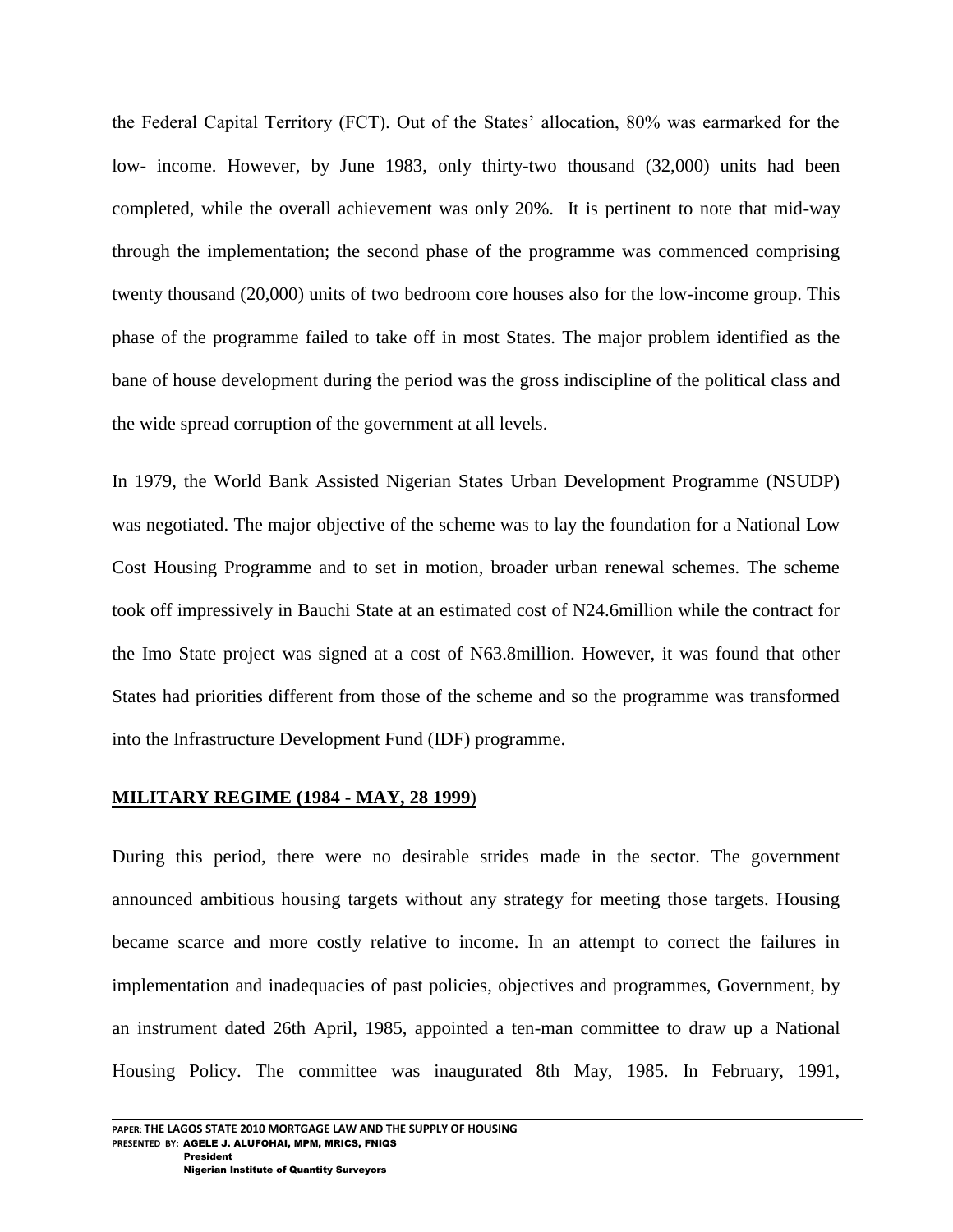approximately six years after the inauguration of the Committee, the first National Housing Policy was launched. The Policy stated that the ultimate goal of the National Housing Policy was: "To ensure that all Nigerians own or have access to decent, safe and sanitary housing accommodation at affordable costs by the year 2000".

The main strategy of the then New Policy was the establishment of the National Housing Fund Scheme to mobilize loanable funds from workers, which would be disbursed via the newly created Primary Mortgage Institutions with the Federal Mortgage Bank of Nigeria playing the role of apex/supervisory body. Despite all these, the housing scenario in Nigeria remained inadequate in quantity and quality. As at the beginning of 1999, housing development had been so neglected by successive governments, which for years did not regard it as a priority and which on many occasions made no annual budgetary provisions for housing that for all practical purposes, a "no-housing" situation existed in Nigeria and about 60% of Nigerians could be said to be "houseless persons".

### **CIVILIAN ADMINISTRATION (29TH MAY, 1999 – 28TH MAY, 2007)**

As a demonstration of its commitment to the eradication of homelessness among Nigerians, the new Civilian Administration that took over power in May 1995, contemplated a new National Housing Programme under which it intend to build twenty thousand (20,000) housing units throughout the Federation over a four-year period at the rate of five thousand (5,000) units per annum However, this less than modest effort was soon abandoned owing to the realities on the ground as to enormity of the problems which includes weak infrastructure for housing delivery mechanism.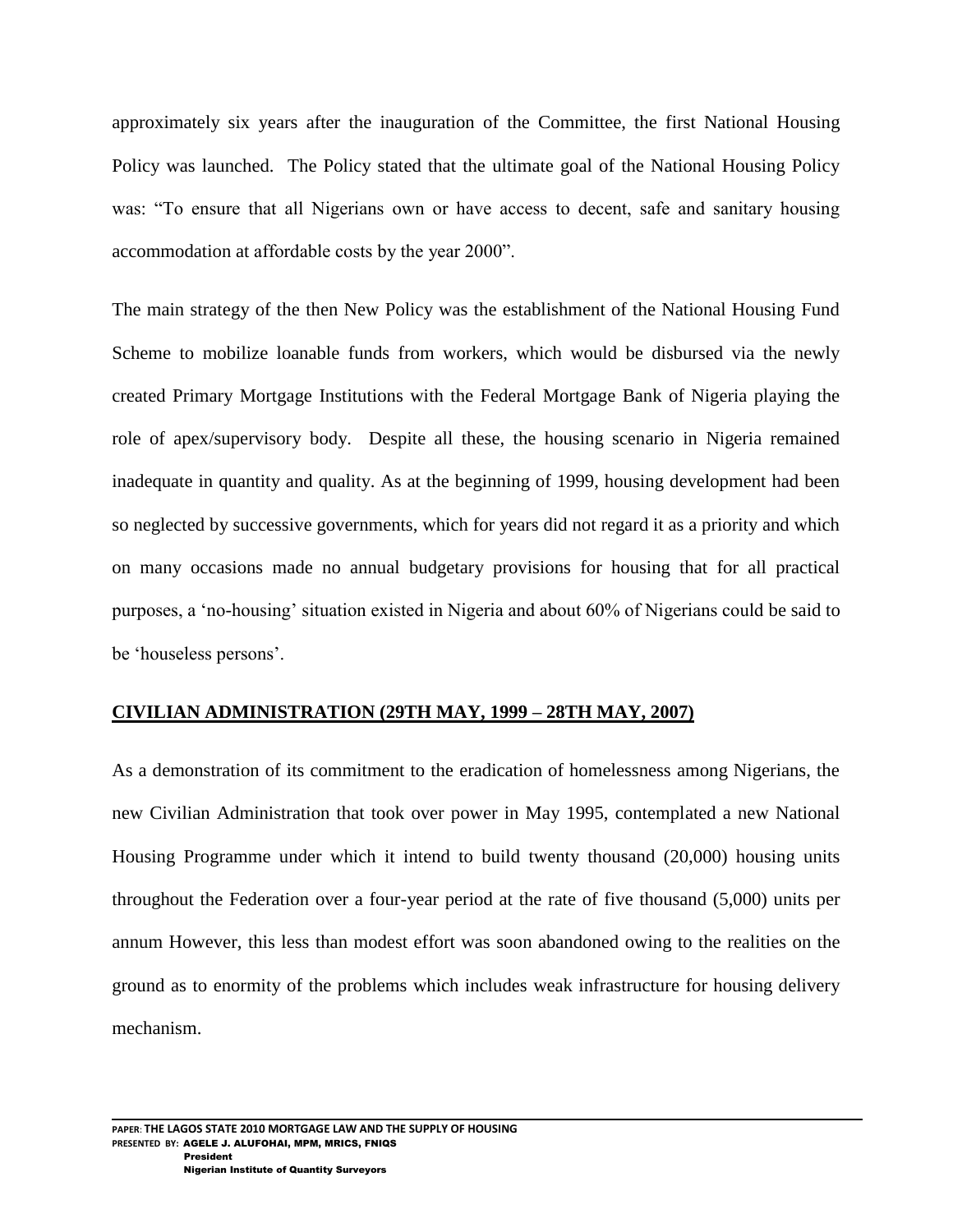Other actions taken during the period in attempt at solving the housing problems includes the Liquidation of Federal Mortgage Finance Limited (FMFL) and the restructuring of Federal Mortgage Bank of Nigeria (FMBN).

On 4th May, 2001, a 15-member Committee on Urban Development and Housing was constituted. In January, 2002, the report of the committee was considered at the federal executive council meeting. The decisions and approvals of Government were contained in Government White Paper on the Report of the Presidential Committee on Urban Development and Housing. These decisions contained in this White Paper were and are still erroneously and popularly referred to as "National Policy on Housing and Urban Development 2002". However, it signaled a new dawn in the housing finance and development sector. As already stated and of today, the Federal Government had neither a National Land Policy nor an up-to-date National Housing Policy. In March 2002, Government set up an Implementation Committee known as the Presidential Technical Committee on Urban Development and Housing to implement the decisions by Government as contained in the White Papers.

The main thrust of the Federal Government goal as contained in the white paper was to seek vigorously to make an increasing majority of Nigerian home-owners on the basis of mortgage finance. This entailed the following:

• involving a large number of private sector real estate developers and State Housing Corporations in the development of estates with houses for sale at affordable prices to low and middle income groups in the country;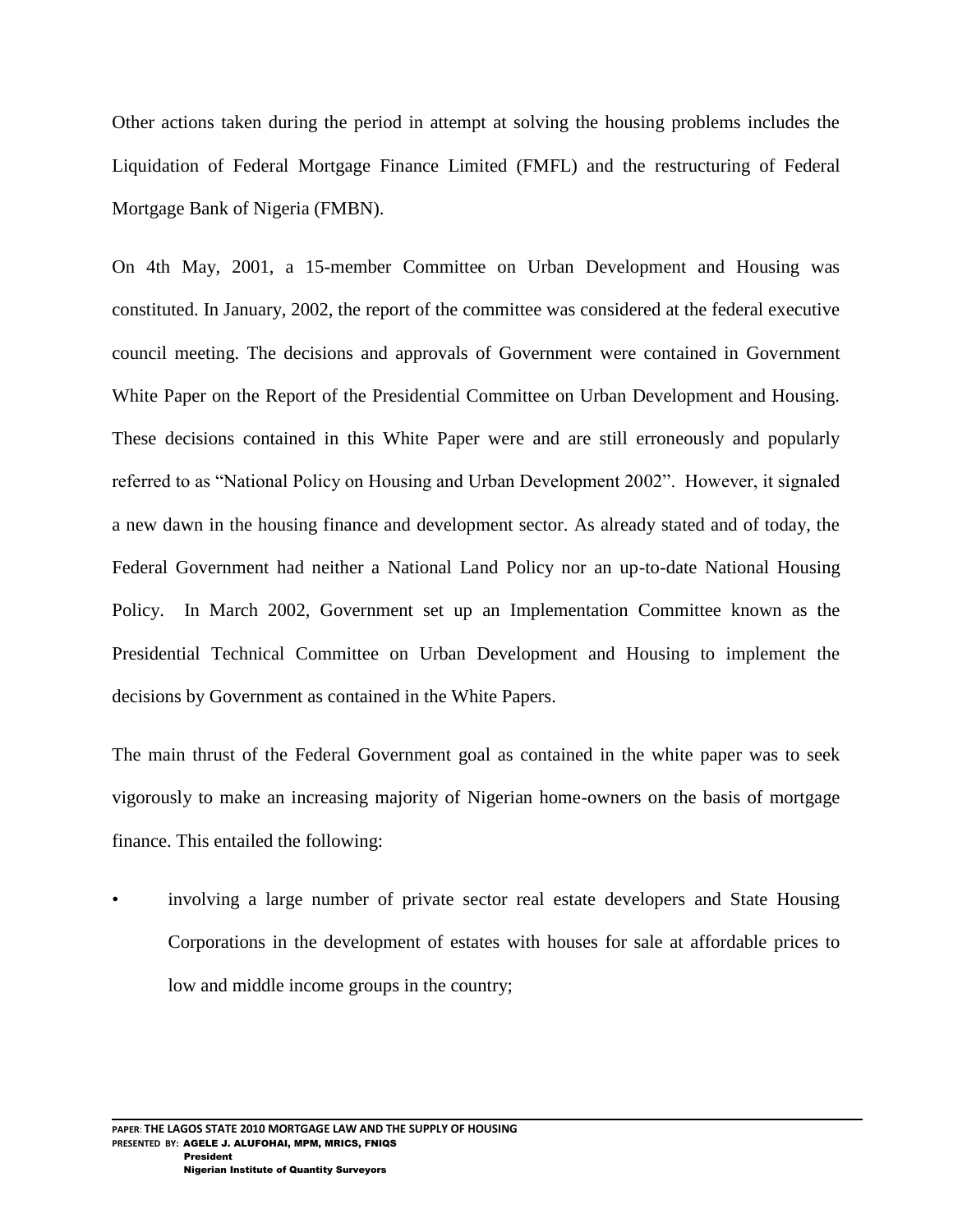- promoting the growth of many small and medium-size industrial enterprises to provide local construction materials of all types and to keep the cost of producing houses within reasonable limits;
- mobilizing primary mortgage institutions to assist all Nigerians who are desirous of purchasing houses on how to access mortgage finance;
- restructuring the Federal Mortgage Bank of Nigeria to be able to provide ample and abundant funds besides the "National Housing Fund" to meet the secondary mortgage transactions for home-ownership in the country; and
- setting up a Federal Ministry of Housing and Urban Development to regulate, promote, monitor and supervise all of these changes.

During this period, there was a major policy shift in housing provision from direct construction of houses for sale by Government and its agencies to creating the enabling environment for private sector participation in housing delivery. The federal government introduced institutional and legal reforms to restructure, strengthen and recapitalize: Federal Housing Authority (FHA); Federal Mortgage Bank of Nigeria (FMBN); Federal Mortgage Finance Limited (FMFL); Urban Development Bank of Nigeria (UDBN); and Nigeria Building and Road Research Institute (NBRRI)

The review of the provisions of the following Acts were made and forwarded as Bills to the National Assembly by 2004:

- (a) The Trustee Investments Act, 1962;
- (b) The Land Use Act, 1978;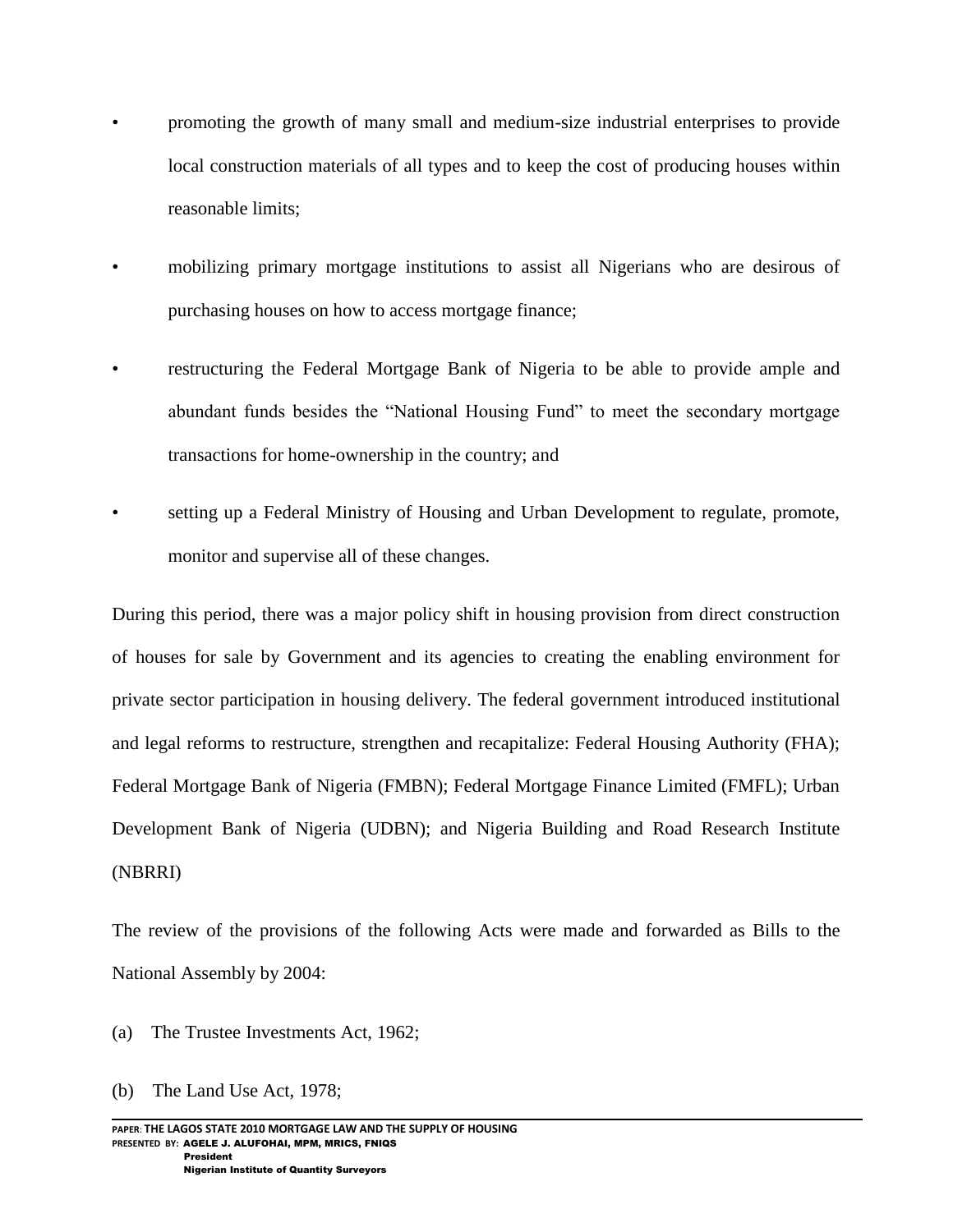- (c) The Mortgage Institutions Act, 1989;
- (d) Federal Housing Authority Act, 1990;
- (e) The National Housing Fund Act, 1992;
- (f) The Federal Mortgage Bank of Nigeria Act, 1993;
- (g) The Nigerian Social Insurance Trust Fund Act, 1993;
- (h) The Investments and Securities Act, 1999; and
- (i) The Insurance Act, 2002

### **Housing Development in the Coastal States of the Niger Delta**

The National Technical Committee on the Federal Government's Initiative for Housing Development in the Coastal States of the Niger Delta, which includes Akwa-Ibom, Bayelsa, Cross River, Delta, Edo, Ondo and Rivers, was set up in July, 2006. The Committee was among other mandates, charged with designing strategies to develop housing and infrastructure solutions for low income households in the coastal areas of the Niger-Delta and to establish the basis for long term sustainable infrastructure, housing and economic development in the region.

### **The National Housing Policy 2011**

The latest policy on housing in Nigeria was adopted in December 2011. The policy attempted a coordinated housing delivery program by recognizing the role and contribution of the three tiers of government and all players that have interface with housing. The roles of other tiers of government were given thus: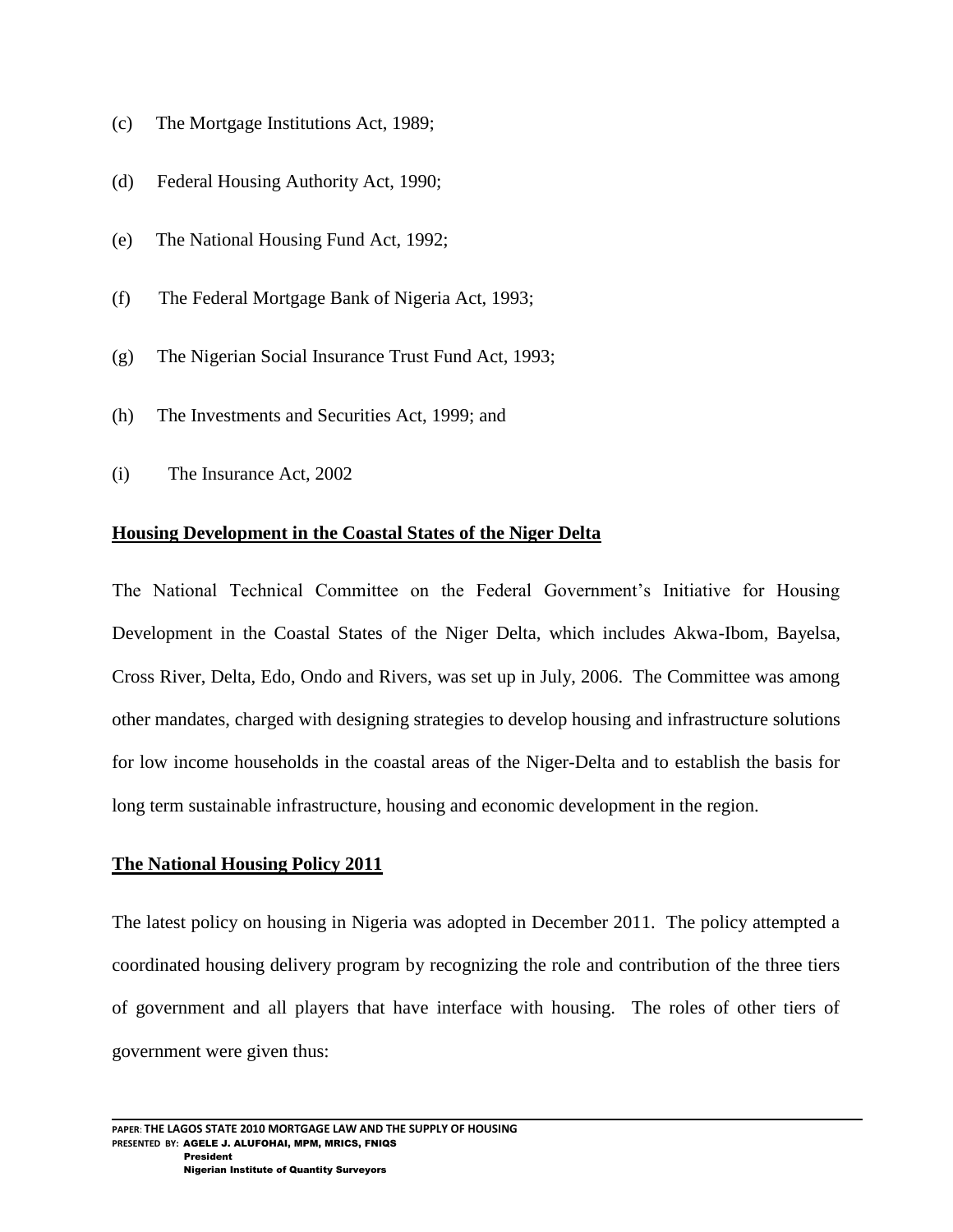### **ROLE OF STATE GOVERNMENTS**

- (i) Formulate its own housing policy and programmes within the overall framework and in the spirit of the National Housing Policy;
- (ii) Establish appropriate agencies and utilize State Housing Corporations to execute, develop and manage housing programmes.
- (iii) Further facilitate housing delivery, by undertaking the following suggested measures:
	- a) promote and facilitate the development of Site and Services Schemes;
	- b) play active role in the identification, production and use of building materials from local resources in order to ensure availability of inexpensive building materials for housing development;
	- c) carry out re-development and upgrading of existing blighted residential areas either alone or in collaboration with Federal, International bodies and the private sector;
	- d) strengthen institutions for housing delivery at state level;
	- e) strengthen and encourage housing co-operatives, or housing associations, thrifts and credit societies in housing development;
	- e) promote the formation of more Primary Mortgage Institutions and Building Societies in collaboration with the private sector;
	- f) promote intergovernmental synergies, linkages and peer review in housing delivery;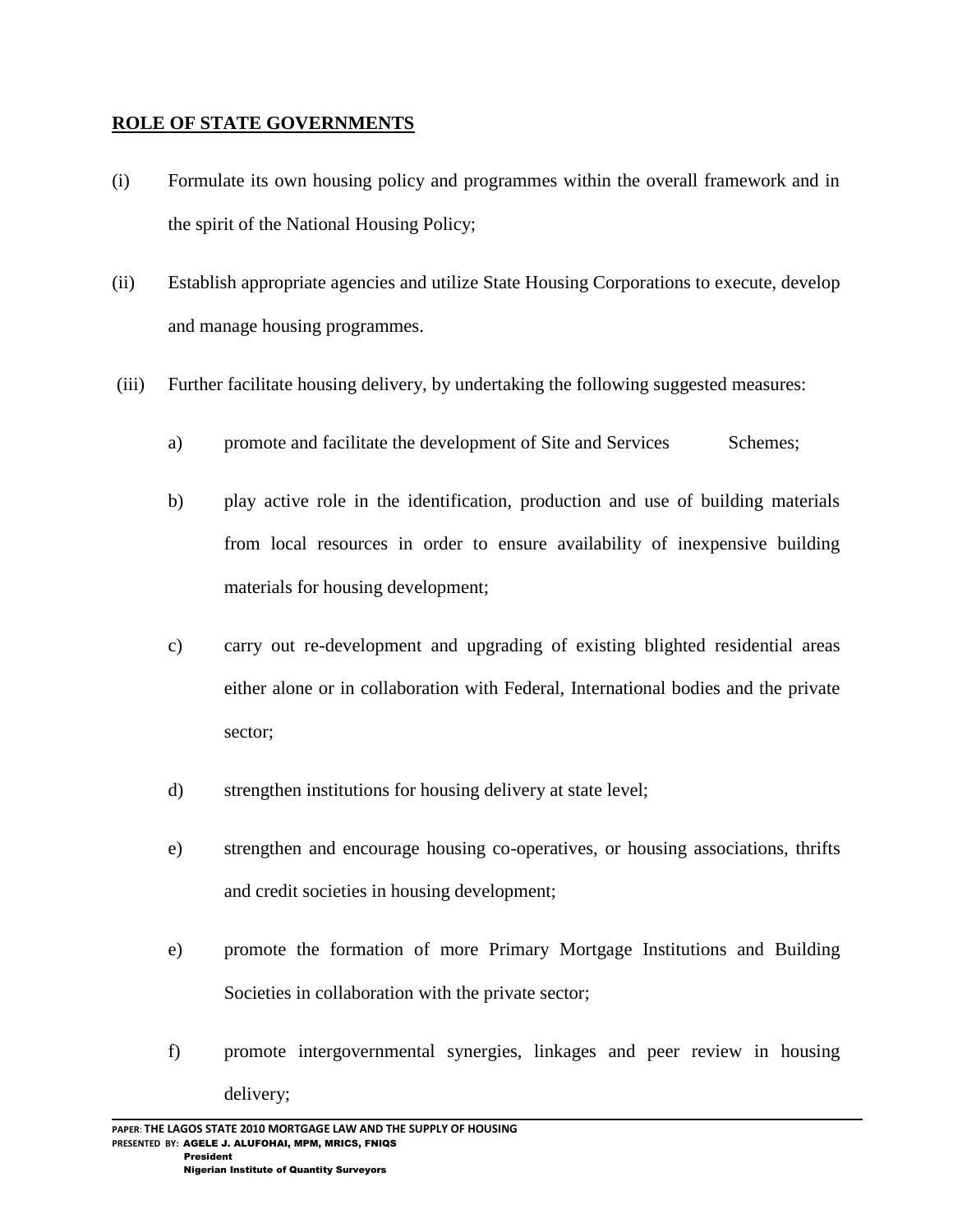- g) strengthen existing Planning Authorities and establish same in all local government areas where there are none;
- h) undertake social housing schemes and projects, and encourage all local governments to do so;
- i) establish, maintain and resuscitate existing skill acquisition centres; and
- j) provide access to land for housing delivery.
- (iv) Formulate, monitor and evaluate Government policies on housing;
- (v) Co-ordinate the activities of other agencies of Government in the area of housing;
- (vi) Provide and maintain infrastructure for the housing stock of State Ministries;
- (vii) Upgrade and maintain the housing stock of the State Ministries;
- (viii) Develop a Data Bank for housing needs and co-operate by forwarding same to the National Data Bank for purposes of co-ordination;
- (xi) Encourage the adoption of the National Building Code and for effective housing delivery and safety in collaboration with relevant professional bodies;
- (x) Review all existing legislations, regulations and ordinances in the housing sector with a view to achieving the goal of adequate housing for all;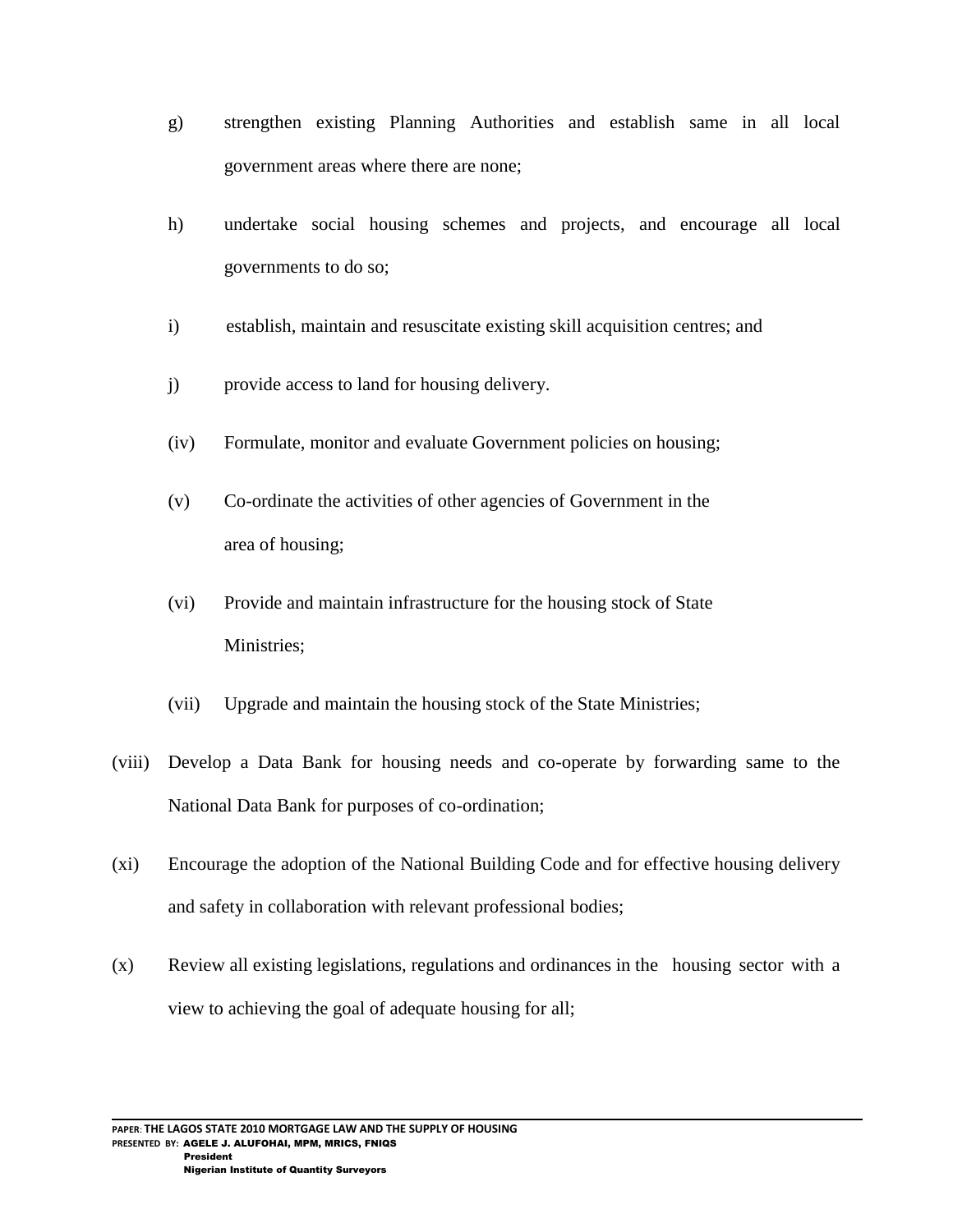- (xi) Support and encourage indigenous construction companies, building materials, producers, manufacturers to participate actively in the provision of housing;
- (xii) Develop and sustain the determination and political will to succeed in the provision of houses for its people; and
- (xiii) Actively encourage capacity building and its sustainability for personnel who provide services in the built environment.

# **ROLE OF LOCAL GOVERNMENTS**

In housing delivery, the role of the Local Governments shall be:

- (i) provide residential site and services layouts;
- (ii) Implement social and rural housing programmes;
- (iii) promote formation of Housing Co-operatives, Housing Associations, Thrifts and Credit Societies;
- (iv) promote the formation of Primary Mortgage Institutions and Building Societies in collaboration with the private sector;
- (v) maintain urban and rural infrastructure and be responsible for environmental sanitation;
- (vi) upgrade infrastructure and existing blighted residential areas;
- (vii) enter into partnership with other Government agencies and private sector companies and others in the delivery of housing either in rural areas, towns and urban areas; and
- (viii) provide access to home ownership for their staff.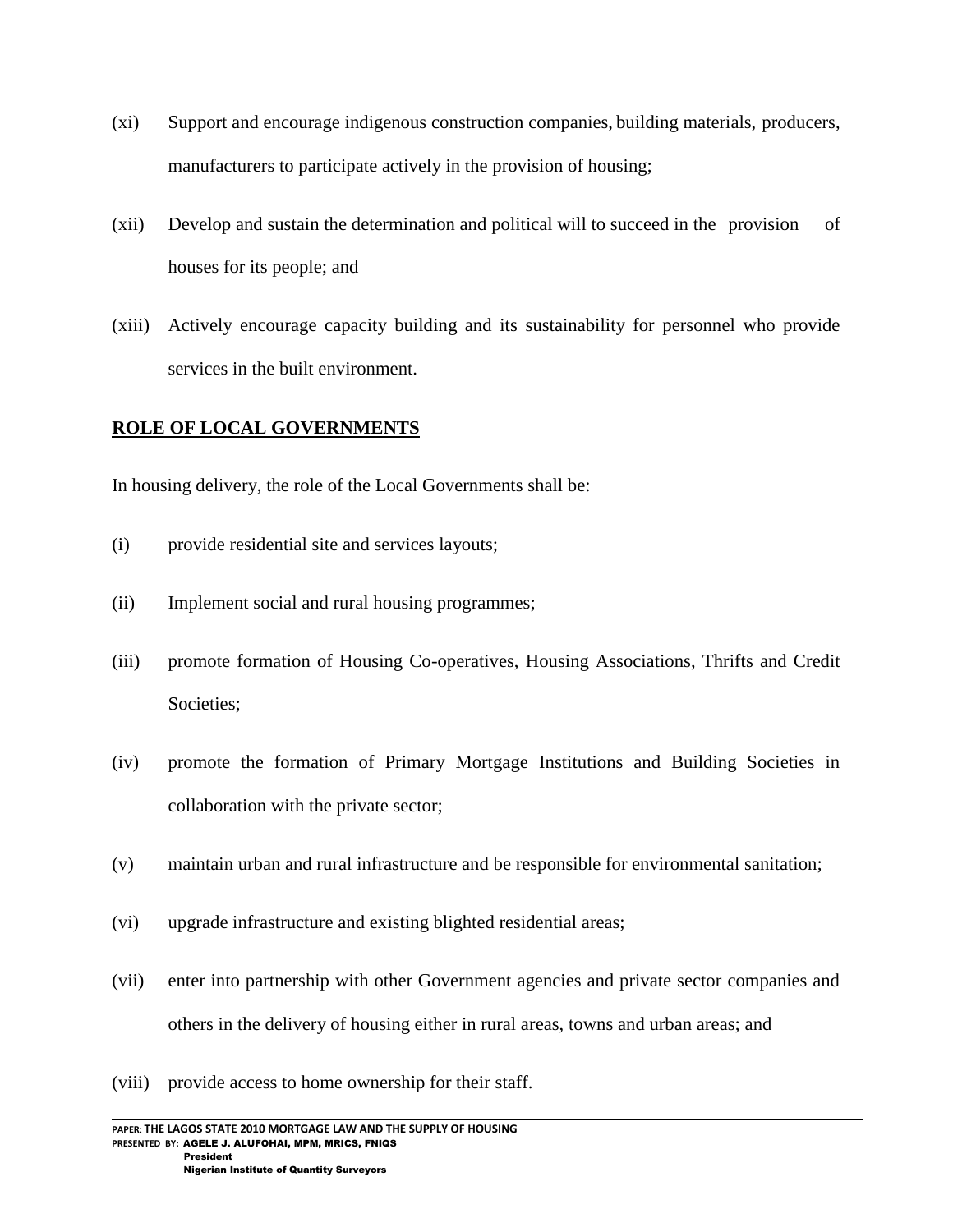(ix) develop a databank for housing needs and cooperate by networking same with the state databank for purpose of coordination

### **ROLE OF COMMUNITIES**

- (i) Formation of Consultative Assemblies to identify and articulate community development needs and preferences;
- (ii) Promote the participation of communities in the planning and implementation of housing projects;
- (iii) Monitor and protect community assets and investments in housing and other related infrastructure;
- (iv) Encourage the development of local capacity for the implementation of housing projects; and
- (v) Promote preferences in favour of women, aged, disadvantaged and all vulnerable groups in social housing.

# **ROLE OF THE PRIVATE SECTOR**

The Federal Government White Paper (2002) on the Report of the Presidential Committee on Urban Development and Housing defines the private sector as: "to comprise those organizations (banking and non-banking financial intermediaries, industrial and commercial organizations) or individuals committing their resources to satisfy housing need of this country with a view to making profit in accordance with laid down policies and regulations"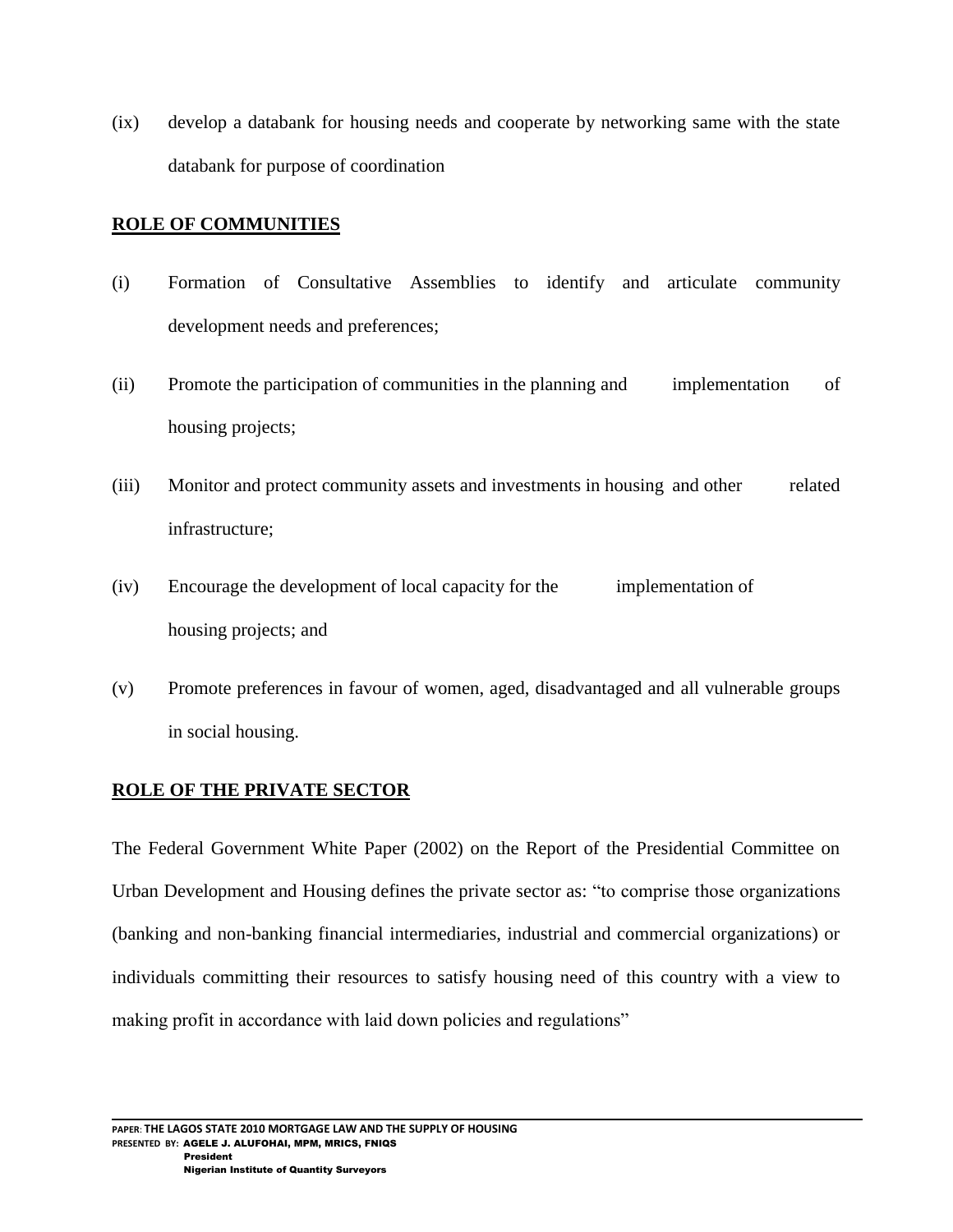The private sector is the engine for the development and delivery of Mass Housing in a free market economy. The major role of Government is to ensure the creation of an environment in which housing development shall be private sector oriented; private sector dependent; and private sector driven in a free and competitive market economy. Therefore in housing provision, the private sector, which is responsible for 90% of the housing provision, has enormous responsibilities to co-operate fully with the public sector to mobilize its members, build more capacity and become an engine of efficient growth in the housing sector financing.

For the private sector to efficiently discharge its functions, the following constraints militating against the sector have to be eliminated, viz:

- (i) difficulties in land acquisition and transfer caused by the provisions of the Land use Act;
- (ii) difficulties in accessing long-term housing finance;
- (iii) difficulties posed by the non-enforcement of planning laws and regulations;
- (iv) threat posed by rent-control laws and regulations;
- (v) shortage and high cost of building materials;
- (vi) scarcity of skilled manpower in the building industry;
- (vii) lack of sound policies and where they exist, the retrogressive effect of constant changes and inconsistencies; and
- (viii) lack of incentives and inducements.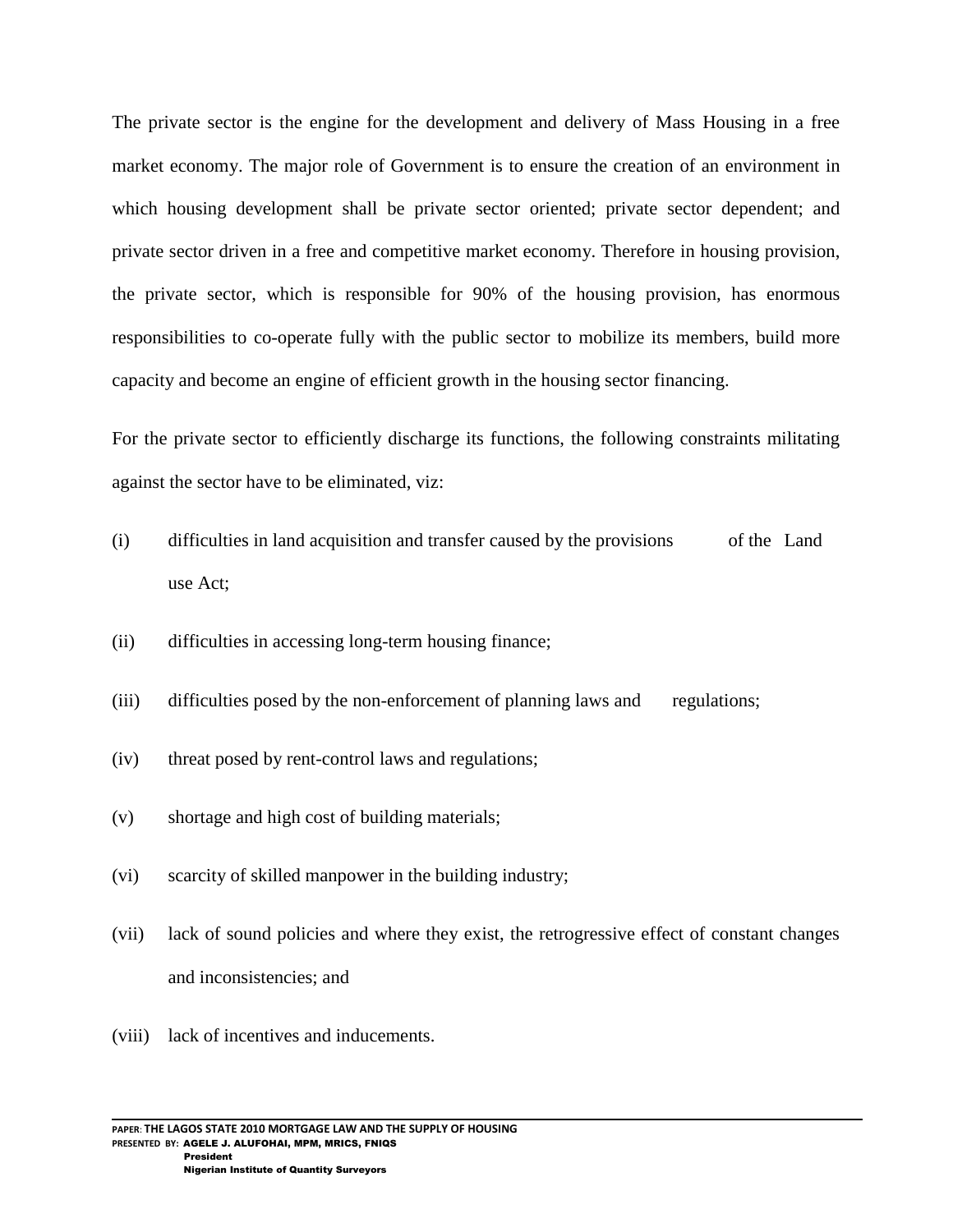### **CONCLUSION**

Housing has been universally accepted as the second most important essential human need. The right to adequate housing is considered a core human right. Housing rights were first universally codified on the Universal Declaration of Human Rights adopted and proclaimed by the UN General Assembly in 1948

The Nigeria government has shown commitment to the eradication of homelessness among Nigerians by formulating programs and policy for housing delivery. The Nigerian Housing program and policy since independent has been directed at construction of houses for sales by Government and its agencies. However, in all instances, up to the present civilian administration, the targeted housing delivery had rarely been met. The government usually announced ambitious housing targets without any strategy for meeting those targets.

Having realized that effective housing delivery can only be achieved within the framework of a well-articulated National Housing Policy that sets out the broad guidelines, goals, objectives and strategies for Housing in Nigeria, and driven by the people and the private sector, the focus of government program and policy change from 2011 to that of creating the enabling environment for private sector participation in housing delivery. The latest National Housing Policy of 2011 was formulated to coordinate housing delivery by all stakeholders in the country. Other tiers of government were free to formulate their home grown policy in line with the object of the national policy.

In view of the fact that provision of Accommodation is by nature capital intensive, affordability will required a bridging fund which has been lacking with the inadequate mortgage system in Nigeria. The federal government therefore through the policy place priority on restructuring the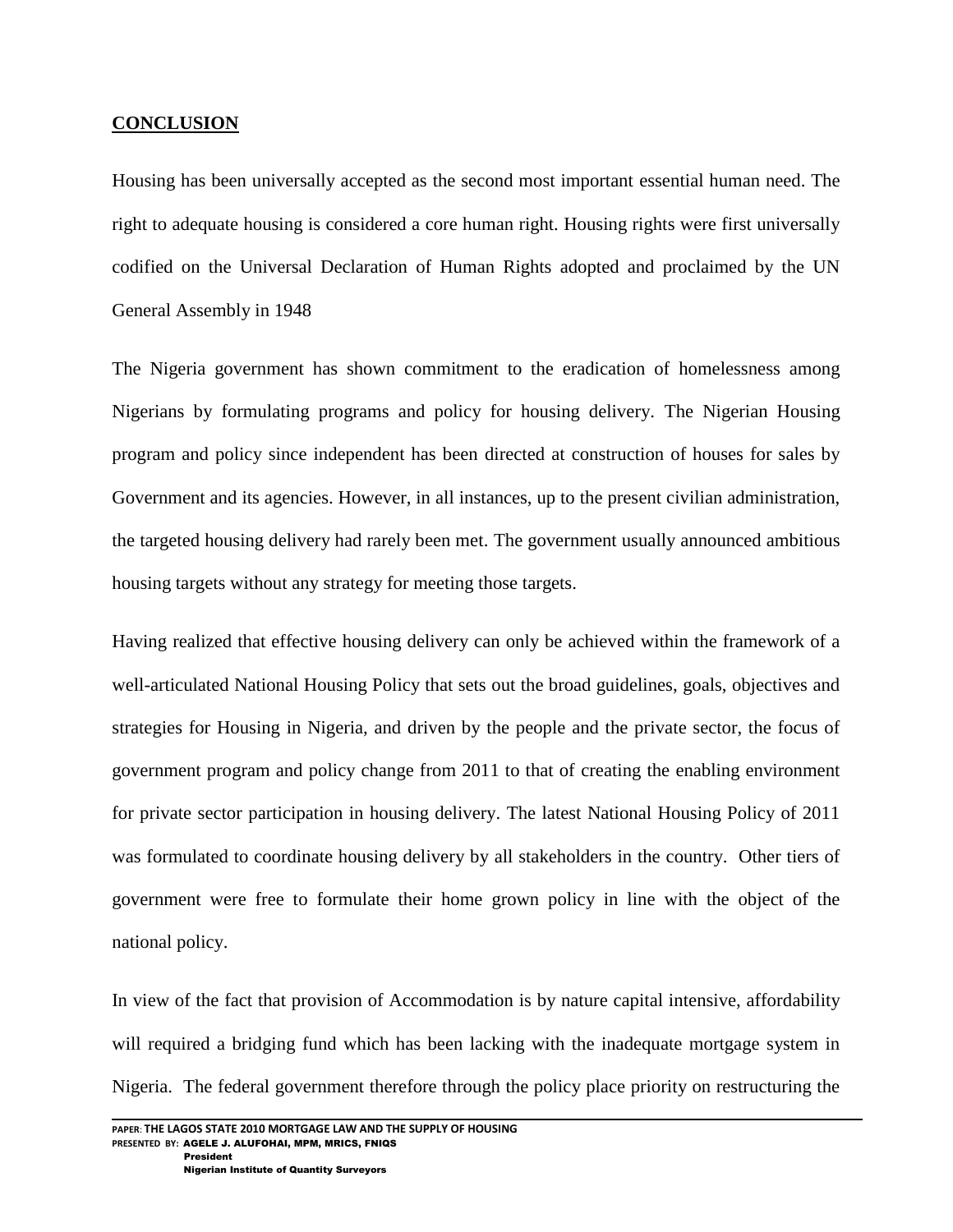mortgage sector, as this has been identified as the greatest obstacle to achieving the goal of housing for all

In view of the above, the Federal government set up the National Housing Fund (NHF) to provide mortgage finance to Nigerians through the Primary Mortgage Institutions set up across the country. In pursuant of this objective, the Lagos state government set machinery in place to ensure sustainable housing delivery by setting up a scheme known as the Lagos State Home Ownership and Mortgage Scheme (The Lagos HOMS). The scheme was designed to ensure that residents of the state irrespective of their level of income, be it low or medium, are able to buy houses, at affordable term. The objective of the state government is to show the way for private sector by investing in delivering the houses. The state government invested in building the structure and recovers the cost by spreading the payment over a period of 10 to 15 years through the Lagos HOMS scheme. The houses are built in categories of one, two and three bedrooms so that income earners of every category would benefit, taking the opportunity according to their capability. The payment system is also made easy in such a way that applicants only pay about 30 per cent of the cost to own the house and the remaining is paid over a period of  $10 - 15$  years.

The Lagos state model if well pursed and sustained could to some extent ease housing scarcity in the state. The model could be adopted by all other stakeholders, the federal government other tiers of government, and private building developers. This will go a long way in ensuring enduring housing program in the country. However, the major obstacle to the model could be political instability. This could be address if the focus of Nigerian Politian changes to ensuring continuity rather than discrediting political opponents.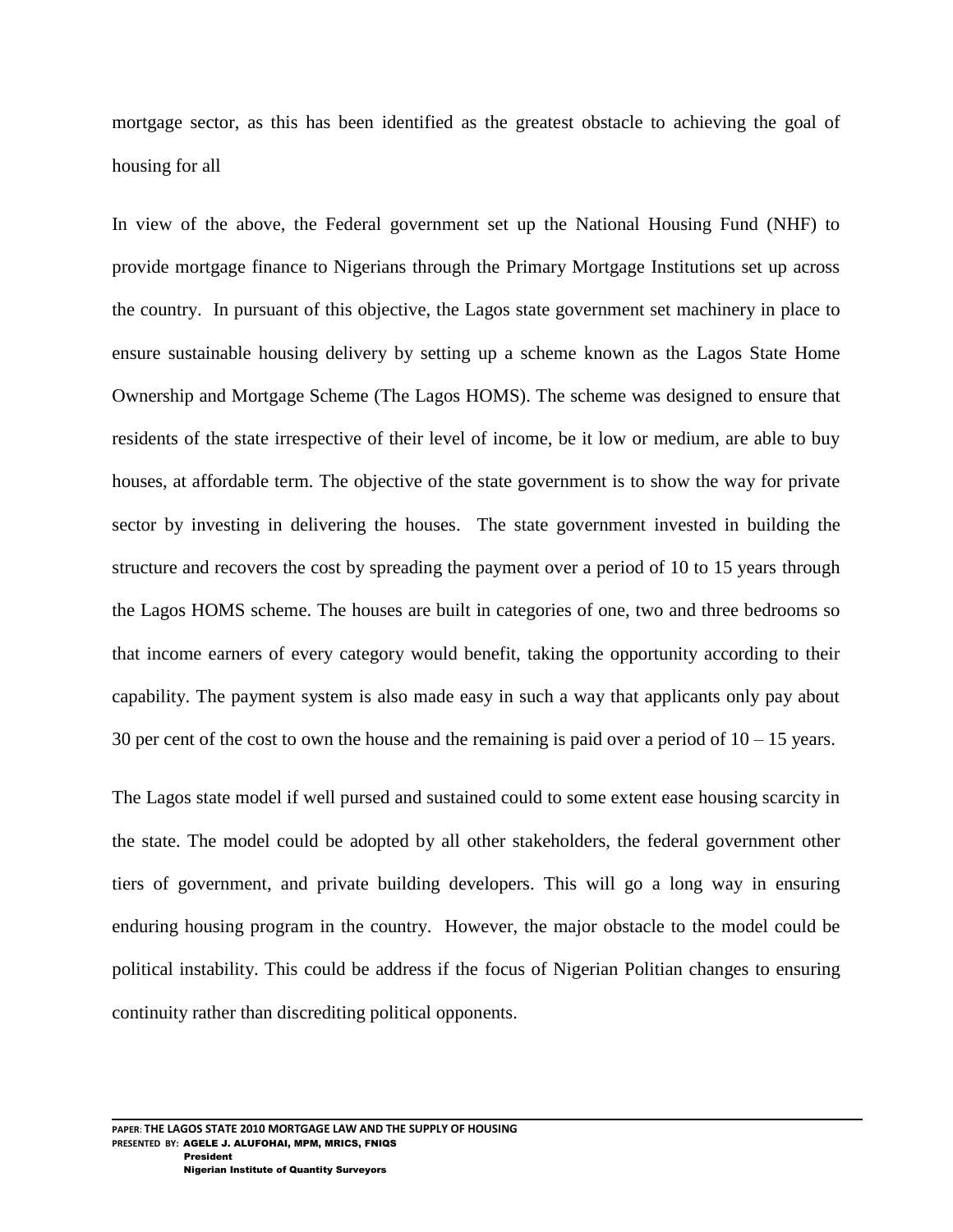### **Bibliography**

Lookman Oshodi "Formulating A Social Housing Policy In Lagos State – The Participatory Approach" International Development and Urban Governance, April, 2012.

The National Housing Policy, December 2011

Lagos Home Ownership Scheme (Lagos H.O.M. S), [www.lagoshomsgov.org](http://www.lagoshomsgov.org/) 

Agele ALUFOHAI, Nigeria, "Reducing "Evil" Living Conditions: The Lagos State 2010 Mortgage Law and the Supply of Housing"

Agele J. Alufohai, "Affordable Housing for All or Housing for All who can afford it? , President, The Nigerian Institute of Quantity Surveyors

Adesoji David Jiboye, "Urbanization challenges and housing delivery in Nigeria:The need for an effective Policy framework for Sustainable Development", International Review of Social Sciences and Humanities, Vol. 2, No. 1 (2011), pp. 176-185

T. Aina, Petty "landlords and poor tenants in a low-income settlements in Metropolitan Lagos, Nigeria," P. Amis and P.C. Lloyd (eds), Housing Africa"s Urban Poor, International African, Institute, (1990), 87-102, I

T. O. Lawanson, "Challenges of Sustainability and Urban Development in Nigeria: Reviewing the Millennium Development Goals. In Fadare W. et al. (eds), Globalization, Culture and the Nigerian Built Environment, 2 (2005), Obafemi Awolowo University, Ile-Ife, Nigeria.

[www.lagoshomsgov.org](http://www.lagoshomsgov.org/)

#### [www.punchng.com](http://www.punchng.com/)